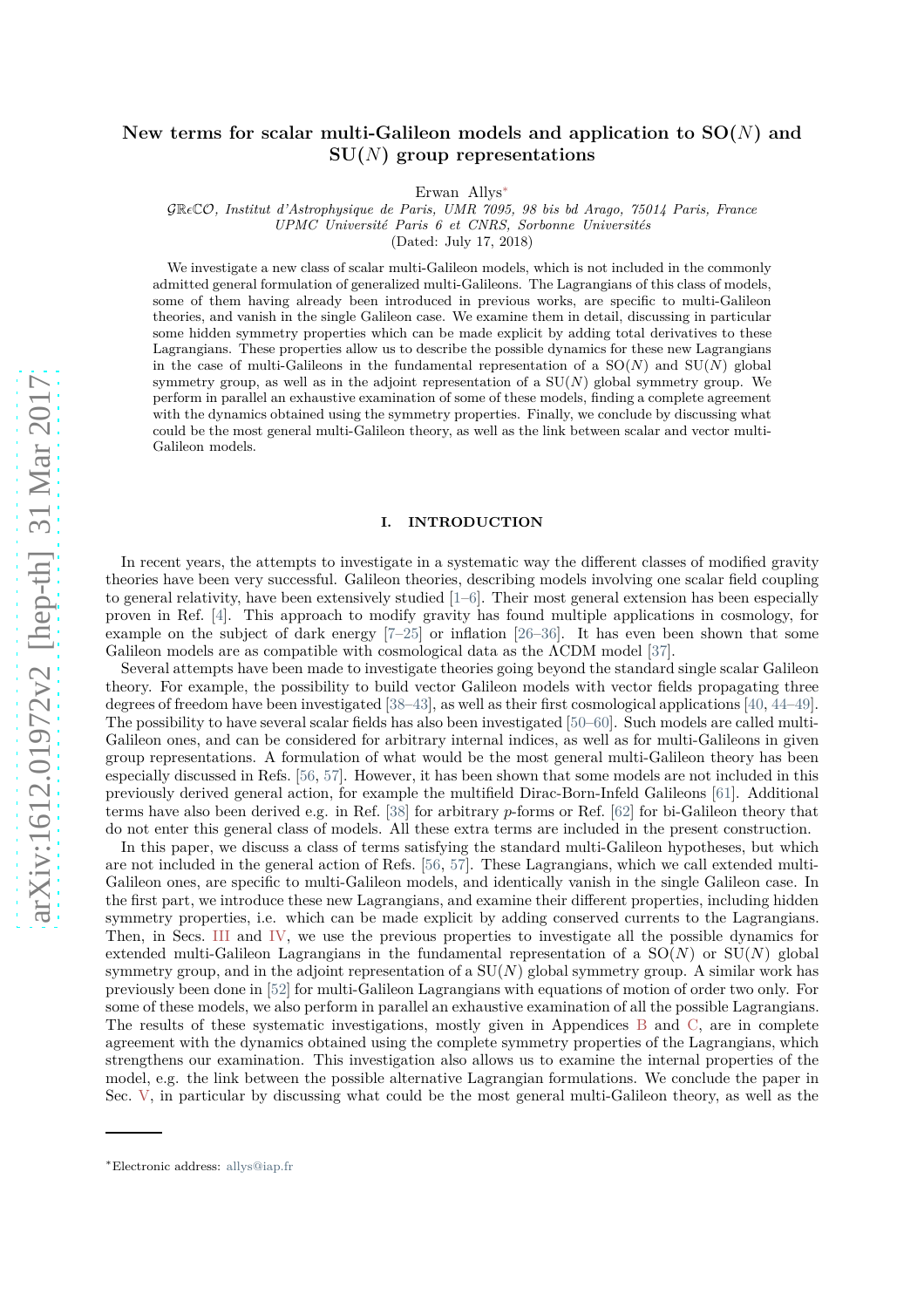link between scalar and vector multi-Galileon models.

## **II. EXTENDED MULTI-GALILEON THEORY**

#### **A. Presentation**

We discuss in this paper possible Lagrangian terms for multi-Galileon theories in flat spacetime (which we assume is four-dimensional). These terms are built from multi-Galileon fields only (which we also call simply multi-Galileons), i.e. scalar fields with internal indices  $\pi^a$ . These fields can lie in given group representations, or only be parts of generic nonlinear sigma models. The multi-Galileon theories satisfy the following conditions

- i) The Lagrangians contain up to second-order derivatives of the multi-Galileons.
- ii) The Lagrangians are polynomial in the second-order derivatives of the multi-Galileons.
- iii) The field equations contain up to second-order derivatives of the multi-Galileon fields.

The third condition is necessary in order for the theory not to include the Ostrogradski instability [\[63](#page-17-8), [64\]](#page-17-9). See also [\[65\]](#page-17-10) for a discussion of the instability coming from the third-order derivatives in the equations of motion, especially in the case of multifield theories. It has been proven in Ref. [\[57\]](#page-17-4) that the conditions **i** and **iii** imply the condition **ii**. We however leave it as a hypothesis here.

The starting point for the study of such theories has been the single Galileon case, which has already been examined in detail [\[1](#page-16-0)[–5\]](#page-16-12). The generalized Galileon theory has been proven to be the most general one with the hypotheses given below, when considering the case of a unique scalar field [\[4](#page-16-2)]. Its construction begins from the most general theory giving only second-order equations of motion, i.e. Lagrangians of the form

<span id="page-1-0"></span>
$$
\mathcal{L}_0^{\text{Gal}} = \delta^{\mu_1 \cdots \mu_m}_{\nu_1 \cdots \nu_m} \pi \partial_{\mu_1} \partial^{\nu_1} \pi \cdots \partial_{\mu_m} \partial^{\nu_m} \pi,
$$
\n(1)

or equivalently, up to a total derivative,

<span id="page-1-1"></span>
$$
\mathcal{L}_1^{\text{Gal}} = \delta_{\nu_1 \cdots \nu_m}^{\mu_1 \cdots \mu_m} \partial_{\mu_1} \pi \partial^{\nu_1} \pi \partial_{\mu_2} \partial^{\nu_2} \pi \cdots \partial_{\mu_m} \partial^{\nu_m} \pi,
$$
\n<sup>(2)</sup>

with *m* taking values between 1 and 4, and where

<span id="page-1-2"></span>
$$
\delta_{i_1\cdots i_n}^{j_1\cdots j_n} = n! \delta_{[i_1\cdots i_n]}^{j_1\cdots j_n} = \frac{1}{(D-n)!} \epsilon^{i_1\cdots i_n \sigma_1 \cdots \sigma_{D-n}} \epsilon_{j_1\cdots j_n \sigma_1 \cdots \sigma_{D-n}} = \delta_{i_1}^{j_1} \cdots \delta_{i_n}^{j_n} \pm \cdots,
$$
\n(3)

for *n* running from 1 to 4 (in a four-dimensional spacetime). Then, multiplying those terms by an arbitrary function of  $\pi$  and its first derivative still gives second-order equations of motion. This is due to the fact that all the third-order derivatives in the equations of motion coming from the variation of the first-order derivatives in the arbitrary function and the second-order derivatives in the initial Galileon Lagrangian will cancel each other out. Indeed, both terms produce the same third-order derivative contribution, but from a different number of integrations by parts, one and two respectively, granting them an opposite sign (see Ref. [\[4\]](#page-16-2) for a detailed discussion of this property).

Multi-Galileon Lagrangians have been obtained in the same way. The Lagrangians giving only secondorder equations of motion were first examined in Refs. [\[38,](#page-16-8) [50,](#page-17-1) [51\]](#page-17-11), and consist in adding internal indices to the Galileon Lagrangians of Eqs.  $(1)$  or  $(2)$ . One could then consider the possibility to multiply these Lagrangians by an arbitrary function of the multi-Galileons and their first-order derivatives. However, the property of cancellation of third-order derivative terms discussed in the single Galileon case is not valid anymore, since the internal indices can break the symmetry between the contributions to the equations of motion coming from one or two integrations per part, respectively. Thus, the way to overcome this difficulty is to ensure the necessary symmetry between these pairs of terms [\[56](#page-17-3), [57\]](#page-17-4). Following this procedure, the related Lagrangians are of the form

<span id="page-1-3"></span>
$$
\mathcal{L}^{\text{multiGal}} = A^{a_1 \cdots a_m} \left( X_{ab}, \pi_c \right) \delta^{\mu_1 \cdots \mu_m}_{\nu_1 \cdots \nu_m} \partial_{\mu_1} \partial^{\nu_1} \pi_{a_1} \cdots \partial_{\mu_m} \partial^{\nu_m} \pi_{a_m},\tag{4}
$$

with  $X_{ab} = (1/2)\partial_{\rho}\pi_a \partial^{\rho}\pi_b$ , and with the property that  $\partial A^{a_1 \cdots a_m}/\partial X_{ab}$  is symmetric in all of its indices  $(a_1, \dots, a_m, a, b)$ . The theory spanned by these Lagrangian was determined to be the most general one in Refs. [\[56,](#page-17-3) [57\]](#page-17-4).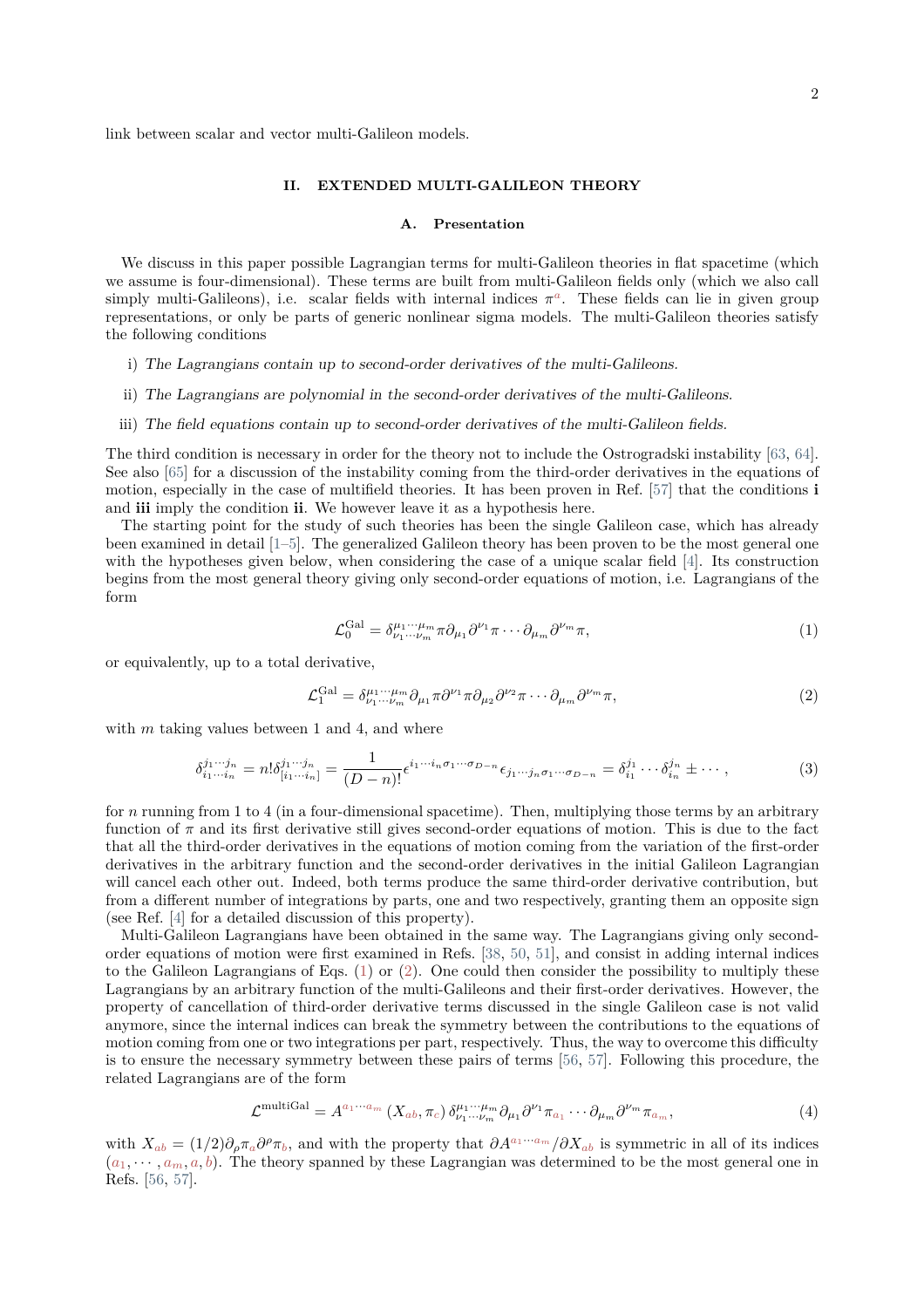However, some authors found that other terms verifying the same hypotheses **i**-**iii** are not included in these Lagrangians [\[61](#page-17-5), [62\]](#page-17-6). One could then ask if the construction done by multiplying the Lagrangians giving second-order-only equations of motion by such an arbitrary function, while still verifying the above conditions **i**-**iii** produce all the possible terms. Indeed, including this arbitrary function which satisfies the symmetry condition introduced in Refs. [\[56](#page-17-3), [57\]](#page-17-4) is a sufficient condition to include extra first-order derivatives in the action, but not a necessary one. Another way to incorporate additional first-order derivatives into such a Lagrangian while keeping second-order equations of motion, if the Lagrangian does not already contain more than two second-order derivatives, is to use the antisymmetry of the term given in Eq. [\(3\)](#page-1-2). We can indeed write the following Lagrangians, introduced especially in Ref. [\[38](#page-16-8)]:

<span id="page-2-0"></span>
$$
\mathcal{L}^{\text{ext}}_{I} = \delta^{\mu_1 \mu_2 \mu_3}_{\nu_1 \nu_2 \nu_3 \nu_4} \partial_{\mu_1} \pi^a \partial_{\mu_2} \pi^b \partial^{\nu_1} \pi^c \partial^{\nu_2} \pi^d \partial_{\mu_3} \partial^{\nu_3} \pi^e, \n\mathcal{L}^{\text{ext}}_{I} = \delta^{\mu_1 \mu_2 \mu_3 \mu_4}_{\nu_1 \nu_2 \nu_3 \nu_4} \partial_{\mu_1} \pi^a \partial_{\mu_2} \pi^b \partial^{\nu_1} \pi^c \partial^{\nu_2} \pi^d \partial_{\mu_3} \partial^{\nu_3} \pi^e \partial_{\mu_4} \partial^{\nu_4} \pi^f, \n\mathcal{L}^{\text{ext}}_{III} = \delta^{\mu_1 \mu_2 \mu_3 \mu_4}_{\nu_1 \nu_2 \nu_3 \nu_4} \partial_{\mu_1} \pi^a \partial_{\mu_2} \pi^b \partial_{\mu_3} \pi^c \partial^{\nu_1} \pi^d \partial^{\nu_2} \pi^e \partial^{\nu_3} \pi^f \partial_{\mu_4} \partial^{\nu_4} \pi^g,
$$
\n(5)

where we leave the internal indices totally free for the moment. We call these particular Lagrangians extended multi-Galileon ones.

Due to the contraction of all derivative terms with a prefactor of the form  $\delta_{i_1...i_n}^{j_1...j_n}$ , it is straightforward to see that these Lagrangians give second-order equations of motion. In addition, their particular structure, implying antisymmetric properties between the internal indices, makes them different from the Lagrangians of Eq. [\(4\)](#page-1-3). To see this, one can consider the case of  $\mathcal{L}^{\text{ext}}_{t}$ . Terms of the same order from Lagrangians of the form of Eq. [\(4\)](#page-1-3) are  $\mathcal{L}_1 = \partial_\mu \pi^a \partial^\mu \pi^b \partial_\nu \pi^c \partial^\nu \pi^d \partial_\rho \partial^\rho \pi^e$  and  $\mathcal{L}_2 = \pi^a \partial_\mu \pi^b \partial^\mu \pi^c \delta^{\mu_1 \mu_2}_{\nu_1 \nu_2} \partial_{\mu_3} \partial^{\nu_3} \pi^d \partial_{\mu_4} \partial^{\nu_4} \pi^e$ . They have to be symmetric in all the internal indices for the first one, and all the internal indices but *a* in the second, which means that an antisymmetry under the exchanges of two pairs of indices is not possible. In addition, they do not vanish in the single Galileon limit, whereas  $\mathcal{L}^{\text{ext}}_I$  vanishes in this limit. It means that they can be obtained by adding internal indices to single Galileon models, which is not the case for  $\mathcal{L}^{\text{ext}}_I$ , making this last Lagrangian a purely multi-Galileon one.

These extended Lagrangians can be considered as a basis, in addition to the Lagrangians giving secondorder-only equations of motion, to build the generalized multi-Galileon models. Indeed, it is still possible to include an arbitrary function of  $\pi^a$  and its first derivative in front of them, as long as one ensures that the third-orders derivatives appearing in the equations of motion cancel each other out thanks to additional symmetry properties of the internal indices. Note that this kind of generalized multi-Galileon Lagrangians was already partially written in the literature. In the following sections, we will focus on the extended multi-Galileon Lagrangians only.

### **B. General properties**

Let us first consider the symmetry properties of these extended Lagrangians. The properties of  $\delta_{i_1\cdots i_n}^{j_1\cdots j_n}$ impose that the Lagrangians are completely antisymmetric by exchange of the fields with  $\partial_{\mu_i}$  derivatives only, as well as by exchange of the fields with *∂ <sup>ν</sup><sup>i</sup>* derivatives only. They are also symmetric by exchange of the groups of fields with  $\partial_{\mu_i}$  derivatives only and  $\partial^{\nu_i}$  derivatives only, since the  $\mu_i$  and  $\nu_i$  can be exchanged without modifying the Lagrangian. Finally,  $\mathcal{L}_{II}^{\text{ext}}$  is symmetric by exchange of the fields with second-order derivatives. To summarize, and taking the example of

$$
\mathcal{L}_{II}^{\text{ext}} = \delta^{\mu_1 \mu_2 \mu_3 \mu_4}_{\nu_1 \nu_2 \nu_3 \nu_4} \partial_{\mu_1} \pi^a \partial_{\mu_2} \pi^b \partial^{\nu_1} \pi^c \partial^{\nu_2} \pi^d \partial_{\mu_3} \partial^{\nu_3} \pi^e \partial_{\mu_4} \partial^{\nu_4} \pi^f,
$$
\n
$$
(6)
$$

this Lagrangian is

- i) Antisymmetric under the exchanges  $a \leftrightarrow b$  or  $c \leftrightarrow d$ ,
- ii) Symmetric under the exchange  $e \leftrightarrow f$ ,
- iii) Symmetric under exchange  $(a, b) \leftrightarrow (c, d)$ .

These symmetries are very restrictive, particularly for models where there are only a few internal states. For example, in the case of a bi-Galileon model, and for  $\mathcal{L}^{\text{ext}}_{\tau}$ , only two independent terms are possible out of the 32 initial configurations, i.e.  $\mathcal{L}_1 = \delta^{\mu_1 \mu_2 \mu_3}_{\nu_1 \nu_2 \nu_3} \partial_{\mu_1} \pi^1 \partial_{\mu_2} \pi^2 \partial^{\nu_1} \pi^1 \partial^{\nu_2} \pi^2 \partial_{\mu_3} \partial^{\nu_3} \pi^1$  and  $\mathcal{L}_2 = \delta^{\mu_1 \mu_2 \mu_3}_{\nu_1 \nu_2 \nu_3} \partial_{\mu_1} \pi^1 \partial_{\mu_2} \pi^2 \partial^{\nu_1} \pi^1 \partial^{\nu_2} \pi^2 \partial_{\mu_3} \partial^{\nu_3} \pi^2.$ 

Another symmetry of this Lagrangian can be seen indirectly, with the following property:

**a)** If there is an antisymmetry between the internal indices of fields with first and second-order derivatives in a Lagrangian  $\mathcal{L}_n^{\text{ext}}$ , this Lagrangian is a total derivative. In the case of  $\mathcal{L}_I^{\text{ext}}$ , it would be for example an antisymmetry between fields with indices *a* and *e*, or *c* and *e*.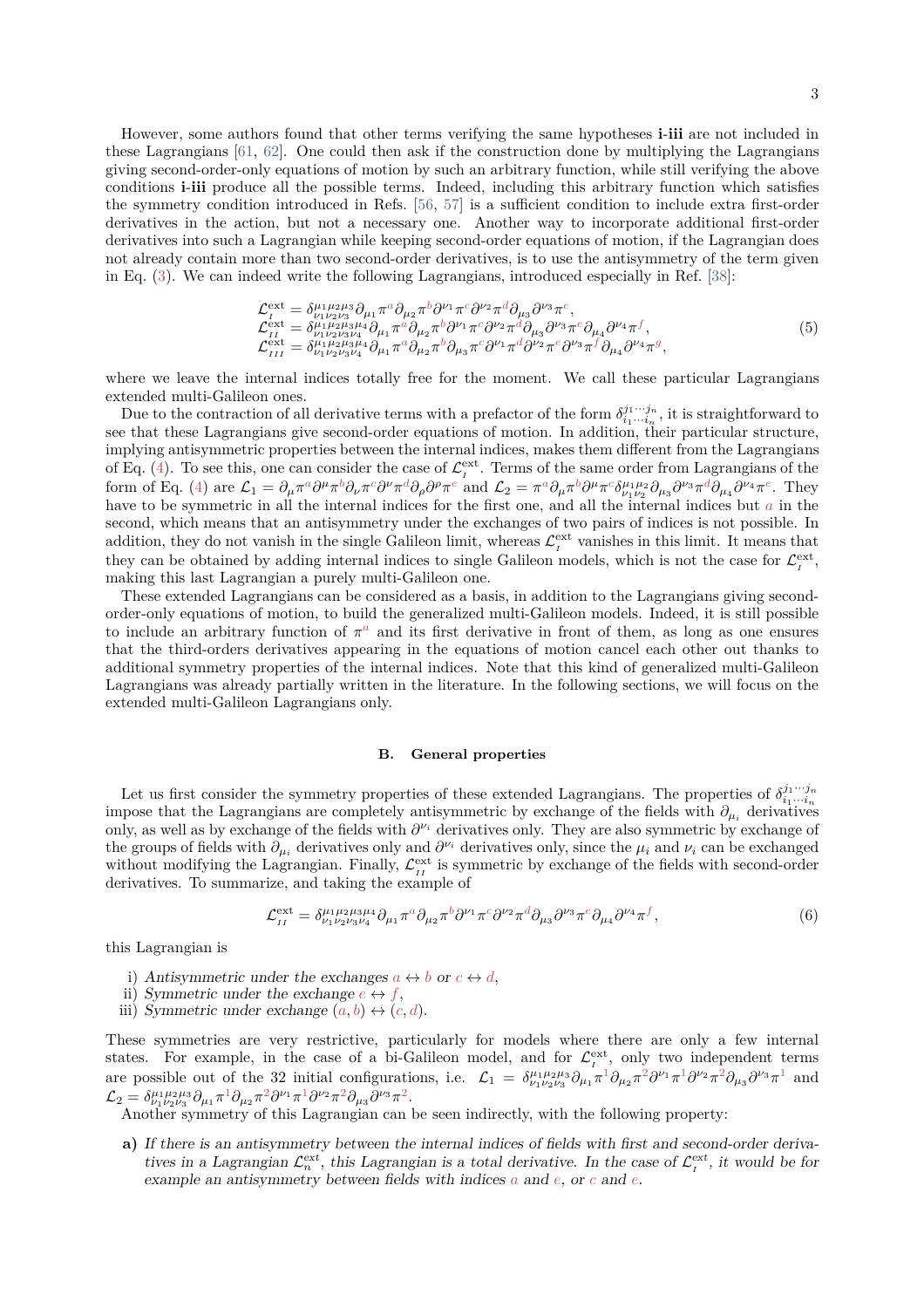Let us prove it in the case of  $\mathcal{L}^{\text{ext}}_I$ . For this purpose, we can consider the contraction of the internal indices with a function which contains no fields. This function can be arbitrary in a general sigma model, and has to be built from primitive invariant tensors in the case of multi-Galileons in a given group representation. This function has to verify the symmetry properties detailed previously. So, we can write

<span id="page-3-0"></span>
$$
\mathcal{L}_{I,A}^{\text{ext}} = \delta_{\nu_1 \nu_2 \nu_3}^{\mu_1 \mu_2 \mu_3} \partial_{\mu_1} \pi^a \partial_{\mu_2} \pi^b \partial^{\nu_1} \pi^c \partial^{\nu_2} \pi^d \partial_{\mu_3} \partial^{\nu_3} \pi^e A_{[ab][cd]e},\tag{7}
$$

where the square brackets mean antisymmetrization. Suppose that in addition to these symmetry properties, there is an antisymmetry of *A* under the exchange  $c \leftrightarrow e$ , without loss of generality. In this case, *A* is antisymmetric on the group of indices  $(c, d, e)$ . Indeed, the antisymmetry under the exchange  $b \leftrightarrow c$ is forced, since the symmetric configuration always vanishes. Then, the only possibility for a tensor that is antisymmetric under the exchanges  $c \leftrightarrow d$  and  $c \leftrightarrow e$  is to be completely antisymmetric on these three indices. It is then possible to build the following current

$$
J^{\mu_1} = \delta^{\mu_1 \mu_2 \mu_3}_{\nu_1 \nu_2 \nu_3} \pi^a \partial_{\mu_2} \pi^b \partial^{\nu_1} \pi^c \partial^{\nu_2} \pi^d \partial_{\mu_3} \partial^{\nu_3} \pi^e A_{[ab][cd]e}, \tag{8}
$$

which is not vanishing if the Lagrangian is not vanishing. Using the symmetry properties of *A*, one can compute that

$$
\partial_{\mu_1} J^{\mu_1} = \mathcal{L}_{1,a}^{\text{ext}} + 2 \delta_{\nu_1 \nu_2 \nu_3}^{\mu_1 \mu_2 \mu_3} \pi^a \partial_{\mu_2} \pi^b \partial_{\mu_1} \partial^{\nu_1} \pi^c \partial^{\nu_2} \pi^d \partial_{\mu_3} \partial^{\nu_3} \pi^e A_{[ab][cd]e}.
$$
\n
$$
(9)
$$

However, the second term vanishes, since A is antisymmetric by exchange of the indices  $c \leftrightarrow e$ , which proves that the  $\mathcal{L}_{1,a}^{\text{ext}}$  is a total derivative. Another way to prove this property is by introducing the current

$$
J^{\mu_3} = \delta^{\mu_1 \mu_2 \mu_3}_{\nu_1 \nu_2 \nu_3} \partial_{\mu_1} \pi^a \partial_{\mu_2} \pi^b \partial^{\nu_1} \pi^c \partial^{\nu_2} \pi^d \partial^{\nu_3} \pi^e A_{[ab][cd]e}, \tag{10}
$$

whose divergence gives 3 times the expected Lagrangian. This current clearly shows that it is the contribution totally antisymmetric here in  $(c, d, e)$  which is a total derivative, since this is the only one which gives a nonvanishing  $J^{\mu_3}$ . A similar calculation can be done for the other extended multi-Galileon Lagrangians.

This allows us to prove another symmetry property, which will turn out to be very useful in the following:

**b)** The extended multi-Galileon Lagrangians with a nontrivial dynamics can be written up to a total derivative in a form that has a complete symmetry under the exchange of the internal indices of one field with a single  $\partial_{\mu_j}$  derivative, one field with a single  $\partial^{\nu_j}$  derivative, and all the fields with a  $\partial_{\mu_k} \partial^{\nu_k}$  derivative, and no other fields. Without loss of generality, we can assume this symmetry between the fields with  $\partial_{\mu_1}$ ,  $\partial^{\nu_1}$ ,  $\partial_{\mu_3} \partial^{\nu_3}$  and  $\partial_{\mu_4} \partial^{\nu_4}$  (if it exists) derivatives in the Lagrangians of  $Eq. (5)$  $Eq. (5)$ . In this form, the other indices of fields with one derivatives can be symmetrized by pairs, e.g. the fields with  $\partial_{\mu_2}$  and  $\partial^{\nu_2}$  derivatives, and so on.

Two independent proofs of this property are given in Appendix [A.](#page-11-0)

An important remark is that property **b** does not claim that the Lagrangians which have a nontrivial dynamics possess these particular symmetry properties, but that they can be written as Lagrangians with these symmetry properties plus antisymmetric total derivatives. In other words, the complete symmetry of a Lagrangian can be hidden by total derivatives. It is linked to the fact that starting from such a symmetric Lagrangian, it is always possible to add conserved currents which do not possess these symmetries. On the other hand, this property shows that it is sufficient to look for Lagrangians which have these complete symmetry properties.

Finally, a last property of these extended multi-Galileon Lagrangians can be proven:

**c)** The equations of motion for the extended multi-Galileon Lagrangians are total derivatives.

It can be shown from the fact that these Lagrangians contain only derivatives of the scalar fields. The equations of motion have thus the following form,

$$
0 = \left[\partial_{\mu}\partial_{\nu}\left(\frac{\partial}{\partial(\partial_{\nu}\partial_{\mu}\pi_{\alpha})}\right) - \partial_{\mu}\left(\frac{\partial}{\partial(\partial_{\mu}\pi_{\alpha})}\right)\right] \mathcal{L}_{n}^{\text{ext}} = \partial_{\mu}J^{\mu\alpha}
$$
(11)

This last property is useful to verify the consistency of calculations. Indeed, the generalized Galileon actions obtained by multiplying the extended multi-Galileon Lagrangians by functions of  $\pi^a$  and its first derivative do not verify this property anymore.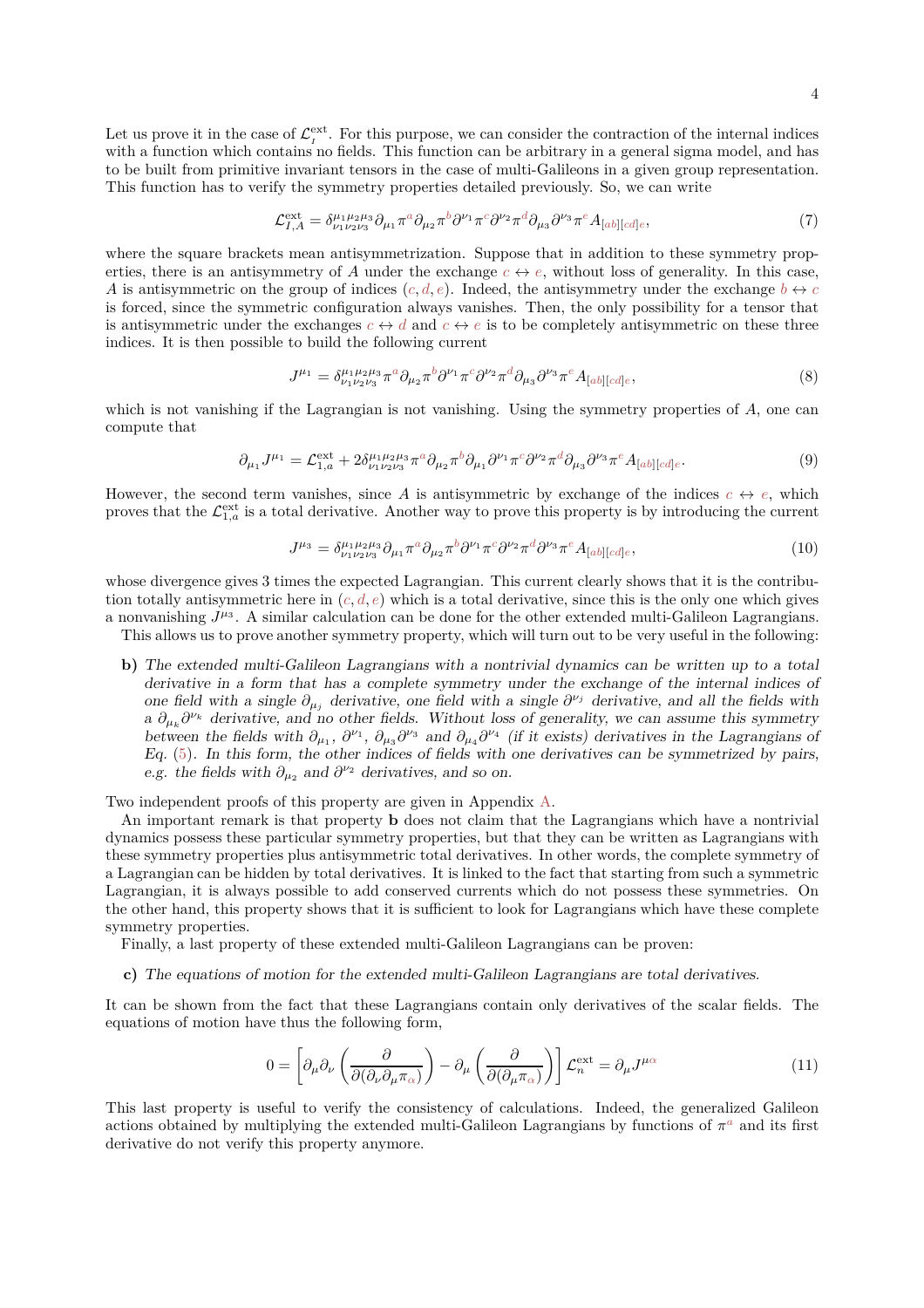#### **C. Extended multi-Galileon in group representations**

In the following, to reduce the possible contractions between the internal indices, we will work with multi-Galileons lying in a given group representation. We suppose that this group transformation describes a global symmetry of the model, from an effective field theory point of view. Thus, we assume that the Lagrangians behave as singlets under the action of this symmetry group. The representations we will take as examples will be the fundamental representation of a SO(*N*) or SU(*N*) symmetry group, and the adjoint representation of a  $SU(N)$  symmetry group. A similar work has previously been done in Ref. [\[52\]](#page-17-7) for multi-Galileon Lagrangians with equations of motion of order two only.

In these representations, it is possible to write the Lagrangians as a contraction between the terms given in Eq. [\(5\)](#page-2-0) and a prefactor term which is built only from primitive invariant tensors of the multi-Galileon representation, simply called primitive invariants in the following. The primitive invariants of a given group representation are the set of invariant tensors (under the action of the group) with the minimal possible numbers of indices and from which all invariant tensors can be built, using sums, products, and contractions. Primitive invariants of more than two indices are traceless, since another invariant with less indices could otherwise be formed by contracting two indices of the first invariant. For simple groups, primitive invariants can be written in a form where they are either totally symmetric or totally antisymmetric [\[66\]](#page-17-12). Coming back to the extended multi-Galileon Lagrangians, the first of them can be written as

$$
\mathcal{L}_I^{\text{ext}} = A_{abcde} \delta^{\mu_1 \mu_2 \mu_3}_{\nu_1 \nu_2 \nu_3} \partial_{\mu_1} \pi^a \partial_{\mu_2} \pi^b \partial^{\nu_1} \pi^c \partial^{\nu_2} \pi^d \partial_{\mu_3} \partial^{\nu_3} \pi^e,\tag{12}
$$

with  $A_{abcde}$  built from primitive invariants. For example, in the fundamental representation of a  $SO(N)$ symmetry group in a vector representation, the primitive invariants are only  $\delta_{ab}$  and  $\epsilon_{a_1...a_N}$ . In the adjoint representation of a  $SU(N)$  symmetry group described with one-tensors  $\pi^a$  for  $a \in \{1, \dots, N^2 - 1\}$ , the primitive invariants are  $\delta_{ab}$ ,  $f_{abc}$  the structure constants tensor, and  $d_{abc}$  the completely symmetric invariant (for  $N \geq 3$ ) [\[66](#page-17-12)[–68](#page-17-13)]. These results will be discussed in detail in Secs. [III](#page-5-0) and [IV.](#page-8-0) In the following discussion, we will label the representations with only one internal index, to simplify the notation.

Note that when computing the equations of motion, there is a derivation with respect to a field. It means that the equations of motion will be in the conjugate representation of this field<sup>1</sup>. So, the equations of motion will be linear combinations of terms with one free index in the primitive invariant part, that we will label  $\alpha$ , yielding

$$
EOM_{II}^{\text{ext}} = A^{\cdots\alpha\cdots} \delta^{\mu_1\mu_2\mu_3}_{\nu_1\nu_2\nu_3}\partial_{\mu_1}\pi \partial^{\nu_1}\pi \partial_{\mu_2}\partial^{\nu_2}\pi \partial_{\mu_3}\partial^{\nu_3}\pi \nEOM_{II}^{\text{ext}} = A^{\cdots\alpha\cdots} \delta^{\mu_1\mu_2\mu_3\mu_4}_{\nu_1\nu_2\nu_3\nu_4}\partial_{\mu_1}\pi \partial^{\nu_1}\pi \partial_{\mu_2}\partial^{\nu_2}\pi \partial_{\mu_3}\partial^{\nu_3}\pi \partial_{\mu_4}\partial^{\nu_4}\pi, \nEOM_{III}^{\text{ext}} = A^{\cdots\alpha\cdots} \delta^{\mu_1\mu_2\mu_3\mu_4}_{\nu_1\nu_2\nu_3\nu_4}\partial_{\mu_1}\pi \partial_{\mu_2}\pi \partial^{\nu_1}\pi \partial^{\nu_2}\pi \partial_{\mu_3}\partial^{\nu_3}\pi \partial_{\mu_4}\partial^{\nu_4}\pi,
$$
\n(13)

where we did not give explicitly the other contractions between group indices, and where in the whole paper the equations of motion read  $EOM = 0$ . Note that the equations of motion for  $\mathcal{L}^{\text{ext}}_{I}$  and  $\mathcal{L}^{\text{ext}}_{II}$  do not reduce to multi-Galileon Lagrangians, since they are not in a singlet representation of the symmetry group.

To strengthen the examination of possible Lagrangians, we will also proceed to a systematic search of possible terms without using property **b**. To study the possible Lagrangians that can be written, one has to consider the possible contractions between the independent primitive invariant prefactors and the Lagrangians given in Eq. [\(5\)](#page-2-0). Thanks to the symmetries of these Lagrangians and to property **a**, only few possibilities will remain in most cases. This leads us to the following useful property:

**d)** If for a given primitive invariant prefactor, it is possible to write only one non-vanishing Lagrangian  $\mathcal{L}_1$  which is not a total derivative by contracting this prefactor to a  $\mathcal{L}_i^{\text{ext}}$ , and if it is possible to write a nonvanishing current by taking off one of the derivatives of a second-order derivative contribution in this Lagrangian, then this Lagrangian is a total derivative.

To prove this result, it is sufficient to consider that the total derivative obtained when taking the divergence of the previously formed current only reduces to contractions of the given primitive invariant prefactor with  $\mathcal{L}^{\text{ext}}_i$ . Thus, the divergence of this conserved current will give  $\mathcal{L}_1$  and Lagrangians which are either

 $1$  We remind that the fundamental representation of the orthogonal groups and the adjoint representation of all simple groups are real and self-conjugate, while the fundamental representations of  $SU(N)$  are complex-conjugate and in pair (for  $N > 3$ ) [\[67](#page-17-14)].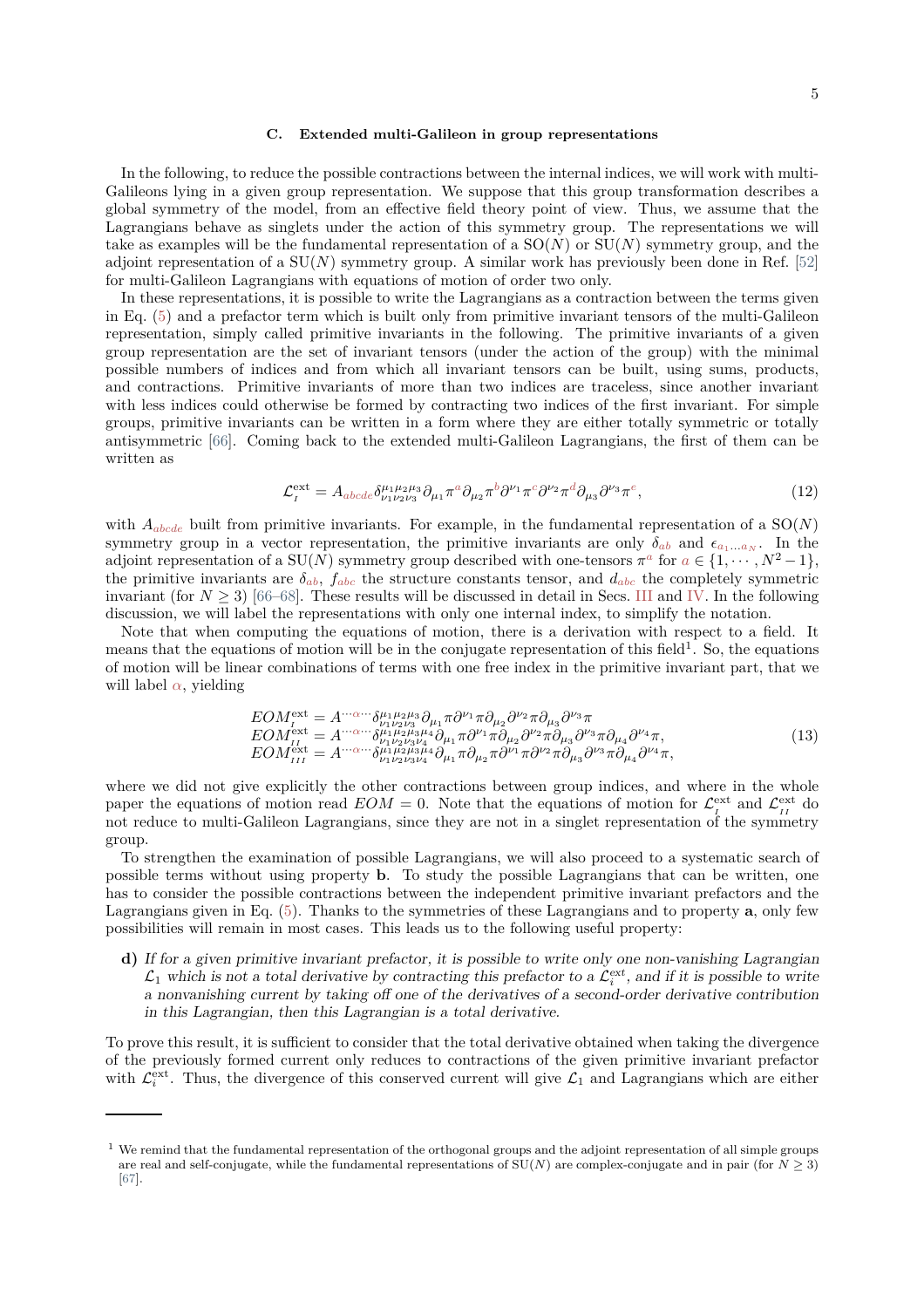vanishing or total derivatives. It shows that  $\mathcal{L}_1$  is also a total derivative. Using the same method, one can show the following property:Let us call  $J_1^{\mu}$  one of these currents associated to  $\mathcal{L}_1$ . Its divergence gives  $\mathcal{L}_1$ and additional Lagrangians. Either all these Lagrangians vanish or are total derivatives, or they contain  $\mathcal{L}_2$ . In the first case,  $\mathcal{L}_1$  is a total derivative, in the second case,  $\mathcal{L}_1$  implies the same dynamics as  $\mathcal{L}_2$ .

**e)** If for a given primitive invariant prefactor, it is possible to write only two non-vanishing Lagrangians  $\mathcal{L}_j$  which are not total derivatives by contracting this prefactor with a  $\mathcal{L}_i^{\text{ext}}$ , and if it is possible to write a nonvanishing current by taking off one of the derivatives of a second-order derivative term of one of these Lagrangians, then they imply at most one nontrivial dynamics.

Both these properties will be useful in the following.

## <span id="page-5-0"></span>**III. EXTENDED MULTI-GALILEONS IN SO(***N***) AND SU(***N***) FUNDAMENTAL REPRESENTATIONS**

## <span id="page-5-1"></span>**A. SO(***N***) fundamental representation**

In this section, we consider real multi-Galileon fields which transform in the fundamental representation of a SO(*N*) global symmetry group. They are labeled as vectors with group indices going from 1 to *N*. The action of the group on them corresponds to the defining rotation matrices of  $SO(N)$ :

$$
\pi^a \to O^a{}_b \pi^b. \tag{14}
$$

The representation being self-conjugate and real, the upper and lower indices are equivalent, and can be exchanged with the flat metric  $\delta_{ab}$ . The only primitive invariants of the orthogonal group in this representation are the Kronecker delta  $\delta_{ab}$  and the Levi-Civita tensor  $\epsilon_{a_1\cdots a_N}$ .

Following property **b** and keeping in mind the Lagrangians of Eq. [\(5\)](#page-2-0), it is necessary to build from the primitive invariants totally symmetric terms of rank 3 for  $\mathcal{L}^{\text{ext}}_{I}$  and  $\mathcal{L}^{\text{ext}}_{III}$ , and of rank 4 for  $\mathcal{L}^{\text{ext}}_{II}$ . It is only possible for rank 4, yielding  $\delta_{(ab}\delta_{cd)}$ , where the parentheses denote a symmetrization with the following normalization

<span id="page-5-4"></span>
$$
\delta_{(ab}\delta_{cd)} \equiv \delta_{ab}\delta_{cd} + \delta_{ac}\delta_{bd} + \delta_{ad}\delta_{bc}.\tag{15}
$$

Thus, the only viable dynamics in this representation is described by the Lagrangian

<span id="page-5-3"></span>
$$
\mathcal{L}^{\text{SO}(N)} = \delta^{\mu_1 \mu_2 \mu_3 \mu_4}_{\nu_1 \nu_2 \nu_3 \nu_4} \partial_{\mu_1} \pi^a \partial_{\mu_2} \pi^b \partial^{\nu_1} \pi^c \partial^{\nu_2} \pi^d \partial_{\mu_3} \partial^{\nu_3} \pi^e \partial_{\mu_4} \partial^{\nu_4} \pi^f \delta_{(ac} \delta_{ef)} \delta_{bd}.
$$
 (16)

Note that as expected, the invariant prefactor is also symmetric under the exchange  $b \leftrightarrow d$ . Its equation of motion yields

$$
EOM^{SO(N)} = 8\delta_{\nu_1\nu_2\nu_3\nu_4}^{\mu_1\mu_2\mu_3\mu_4} \left[ \partial_{\mu_1}\pi^b \partial^{\nu_1}\pi^\alpha \partial_{\mu_2}\partial^{\nu_2}\pi_b \partial_{\mu_3}\partial^{\nu_3}\pi^c \partial_{\mu_4}\partial^{\nu_4}\pi_c - 2\partial_{\mu_1}\pi^b \partial^{\nu_1}\pi_b \partial_{\mu_2}\partial^{\nu_2}\pi^\alpha \partial_{\mu_3}\partial^{\nu_3}\pi^c \partial_{\mu_4}\partial^{\nu_4}\pi_c + \partial_{\mu_1}\pi^b \partial^{\nu_1}\pi^c \partial_{\mu_2}\partial^{\nu_2}\pi^\alpha \partial_{\mu_3}\partial^{\nu_3}\pi_b \partial_{\mu_4}\partial^{\nu_4}\pi_c \right], \quad (17)
$$

in its simpler form, where  $\alpha$  is the free index denoting the fact that this equation is in the fundamental representation of the  $SO(N)$  symmetry group. Finally, one can verify that

<span id="page-5-2"></span>
$$
EOM^{\text{SO}(N)} = 8 \partial_{\mu_2} \left[ J_1^{\mu_2} - J_2^{\mu_2} \right],\tag{18}
$$

with

$$
J_1^{\mu_2} = \delta^{\mu_1 \mu_2 \mu_3 \mu_4}_{\nu_1 \nu_2 \nu_3 \nu_4} \partial_{\mu_1} \pi^b \partial^{\nu_1} \pi^\alpha \partial^{\nu_2} \pi_b \partial_{\mu_3} \partial^{\nu_3} \pi^\epsilon \partial_{\mu_4} \partial^{\nu_4} \pi_c,
$$
  
\n
$$
J_2^{\mu_2} = \delta^{\mu_1 \mu_2 \mu_3 \mu_4}_{\nu_1 \nu_2 \nu_3 \nu_4} \partial_{\mu_1} \pi^b \partial^{\nu_1} \pi_b \partial^{\nu_2} \pi^\epsilon \partial_{\mu_3} \partial^{\nu_3} \pi^\alpha \partial_{\mu_4} \partial^{\nu_4} \pi_c,
$$
\n(19)

as expected from property **c**.

#### **B. Exhaustive examination and alternative formulations**

In this section, we make an exhaustive investigation of all the possible Lagrangian terms for multi-Galileons in the fundamental representation of a  $SO(N)$  symmetry group, i.e. without using property **b**.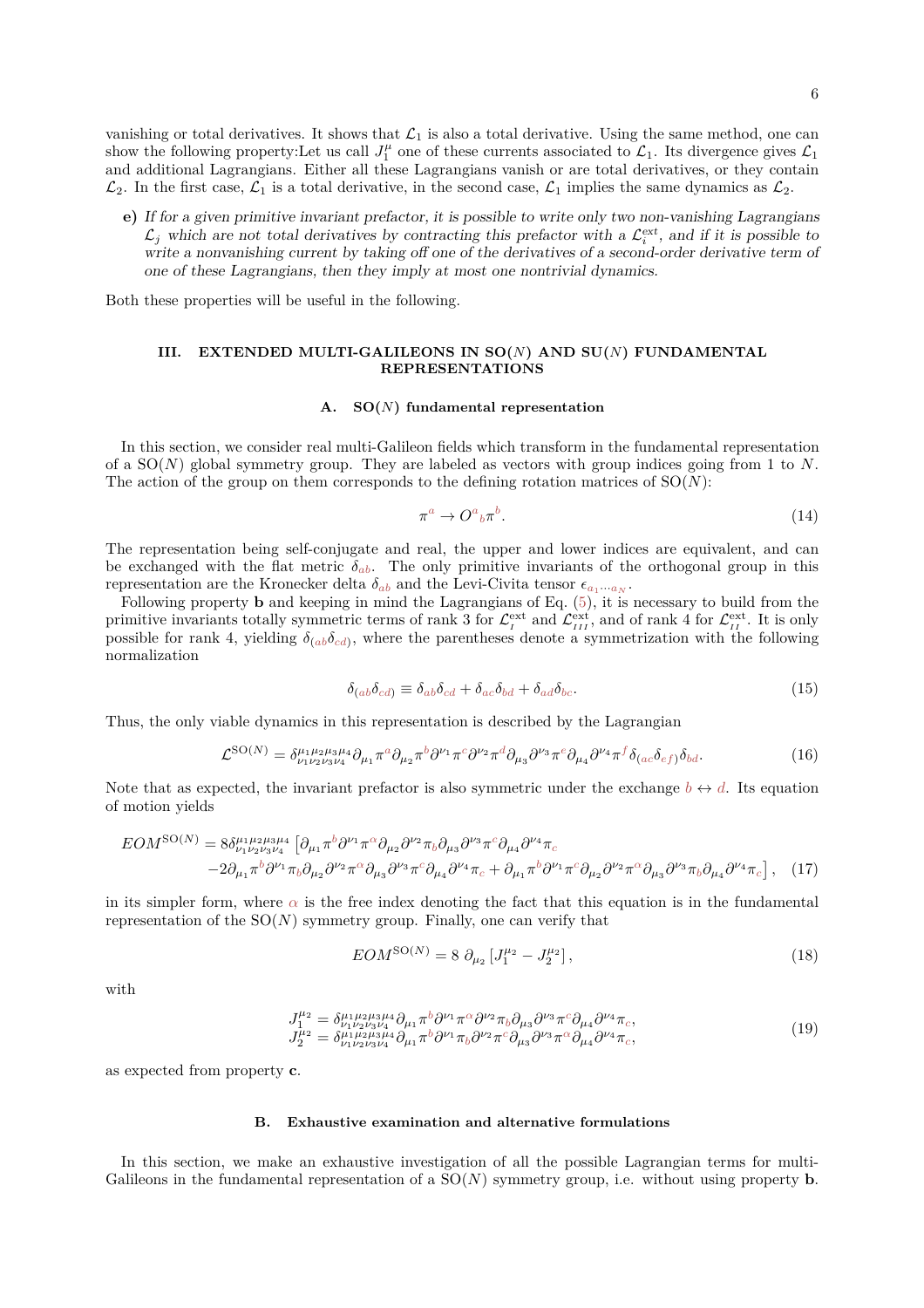For that purpose, we consider the prefactors built from the primitive invariants of this representation that give nonvanishing contractions with the  $\mathcal{L}^{\text{ext}}_j$  Lagrangians of Eq. [\(5\)](#page-2-0). It allows us to verify that the Lagrangian introduced in Sec. [III A](#page-5-1) describes the only possible dynamic for extended multi-Galileons in this representation. It also allows us to describe in more detail the alternative formulations of the model and their properties.

Let us first consider the contractions with  $\delta_{ab}$  only. These contractions are only possible with  $\mathcal{L}^{\text{ext}}_{II}$ , since it is the only Lagrangian with an even number of fields. Then, taking into account the symmetries of this Lagrangian, the only two independent non-vanishing contractions are

<span id="page-6-2"></span>
$$
\mathcal{L}_{1}^{\text{SO}(N)} = \delta^{\mu_{1}\mu_{2}\mu_{3}\mu_{4}}_{\nu_{1}\nu_{2}\nu_{3}\nu_{4}} \partial_{\mu_{1}} \pi^{a} \partial_{\mu_{2}} \pi^{b} \partial^{\nu_{1}} \pi_{a} \partial^{\nu_{2}} \pi_{b} \partial_{\mu_{3}} \partial^{\nu_{3}} \pi^{c} \partial_{\mu_{4}} \partial^{\nu_{4}} \pi_{c},
$$
\n
$$
\mathcal{L}_{2}^{\text{SO}(N)} = \delta^{\mu_{1}\mu_{2}\mu_{3}\mu_{4}}_{\nu_{1}\nu_{2}\nu_{3}\nu_{4}} \partial_{\mu_{1}} \pi^{a} \partial_{\mu_{2}} \pi^{b} \partial^{\nu_{1}} \pi^{c} \partial^{\nu_{2}} \pi_{b} \partial_{\mu_{3}} \partial^{\nu_{3}} \pi_{a} \partial_{\mu_{4}} \partial^{\nu_{4}} \pi_{c}.
$$
\n(20)

Following property **e**, it is straightforward to show that they are related by a total derivative. Indeed, taking

$$
J_{1\leftrightarrow 2}^{\mu_4} = \delta_{\nu_1 \nu_2 \nu_3 \nu_4}^{\mu_1 \mu_2 \mu_3 \mu_4} \partial_{\mu_1} \pi^a \partial_{\mu_2} \pi^b \partial^{\nu_1} \pi_a \partial^{\nu_2} \pi_b \partial_{\mu_3} \partial^{\nu_3} \pi^c \partial^{\nu_4} \pi_c,
$$
\n
$$
\tag{21}
$$

we get

<span id="page-6-0"></span>
$$
\partial_{\mu_4} J_{1 \leftrightarrow 2}^{\mu_4} = \mathcal{L}_1^{\text{SO}(N)} - 2\mathcal{L}_2^{\text{SO}(N)}.\tag{22}
$$

In addition, these two Lagrangians can be related to  $\mathcal{L}^{\text{SO}(N)}$ , yielding

<span id="page-6-1"></span>
$$
\mathcal{L}^{\text{SO}(N)} = \mathcal{L}_1^{\text{SO}(N)} + 2\mathcal{L}_2^{\text{SO}(N)}.
$$
 (23)

Using Eqs. [\(22\)](#page-6-0) and [\(23\)](#page-6-1), we see that all three Lagrangians imply the same dynamics. These alternative Lagrangians illustrate the discussion following property **b**, since they have a nontrivial dynamic and do not explicitly have the set of four indices which are totally symmetric under the exchange described in property **b**. However, this symmetry can be recovered as expected by adding the total derivative of a current with a set of three indices that are totally symmetric under exchange, i.e. the lower indices *a*, *b* and *c* of the current  $J_{1\leftrightarrow 2}^{\mu_4}$ . One can note that the most symmetric version of the Lagrangians is not necessarily the simplest one. For example, the equation of motion given in Eq. [\(17\)](#page-5-2) is easier to obtain from the alternative formulations given in Eq. [\(20\)](#page-6-2).

The Lagrangians that can be constructed with primitive invariant prefactors containing antisymmetric Levi-Civita tensors are examined in Appendix. [B.](#page-12-0) None of them give a nontrivial dynamics, as expected. This concludes the complete investigation of possible Lagrangian terms for extended multi-Galileons in the fundamental representation of a  $SO(N)$  global symmetry group, showing that only one dynamics is possible, described by the Lagrangian of Eq. [\(16\)](#page-5-3).

## **C. SU(***N***) fundamental representation**

We discuss here the case of complex multi-Galileon fields which transform in the fundamental representation of a  $SU(N)$  global symmetry group. In this case, we have to consider also its complex-conjugate representation. For  $SU(2)$ , both representations are equivalent, but the fundamental representation is pseudoreal. Then, there exists no basis in which the action of the group elements on the fundamental representation and its complex-conjugate representation are equal, and it is thus better to distinguish them. For  $SU(N)$  with  $N \geq 3$ , which we focus on from now on, the complex-conjugate representations are inequivalent, and have to be distinguished.

We use vector notations with upper indices for the fundamental representation, labeling the multi-Galileon fields by  $\pi^a$  with *a* from 1 to *N*. The complex-conjugates of these fields are labeled with lower indices, i.e. denoting  $\pi_a = (\pi^a)^*$ . With these notations, they transform under the action of the defining matrices of  $SU(N)$  as

$$
\pi^a \to U^a{}_b \pi^b, \qquad \pi_a \to U^b{}_a \pi_b. \tag{24}
$$

It is important to keep in mind that lower and upper indices label two different representations, and cannot be exchanged by the application of a group metric, as in the  $SO(N)$  case. There are three primitive invariants in this representation, the Kronecker delta  $\delta^a{}_b$  and two Levi-Civita tensors  $\epsilon_{a_1\cdots a_N}$  and  $\epsilon^{a_1\cdots a_N}$ .

To obtain the possible nontrivial Lagrangians satisfying property **b** in this case, one has to consider the possible totally symmetric terms built from primitive invariants of ranks 3 and 4. As in the  $SO(N)$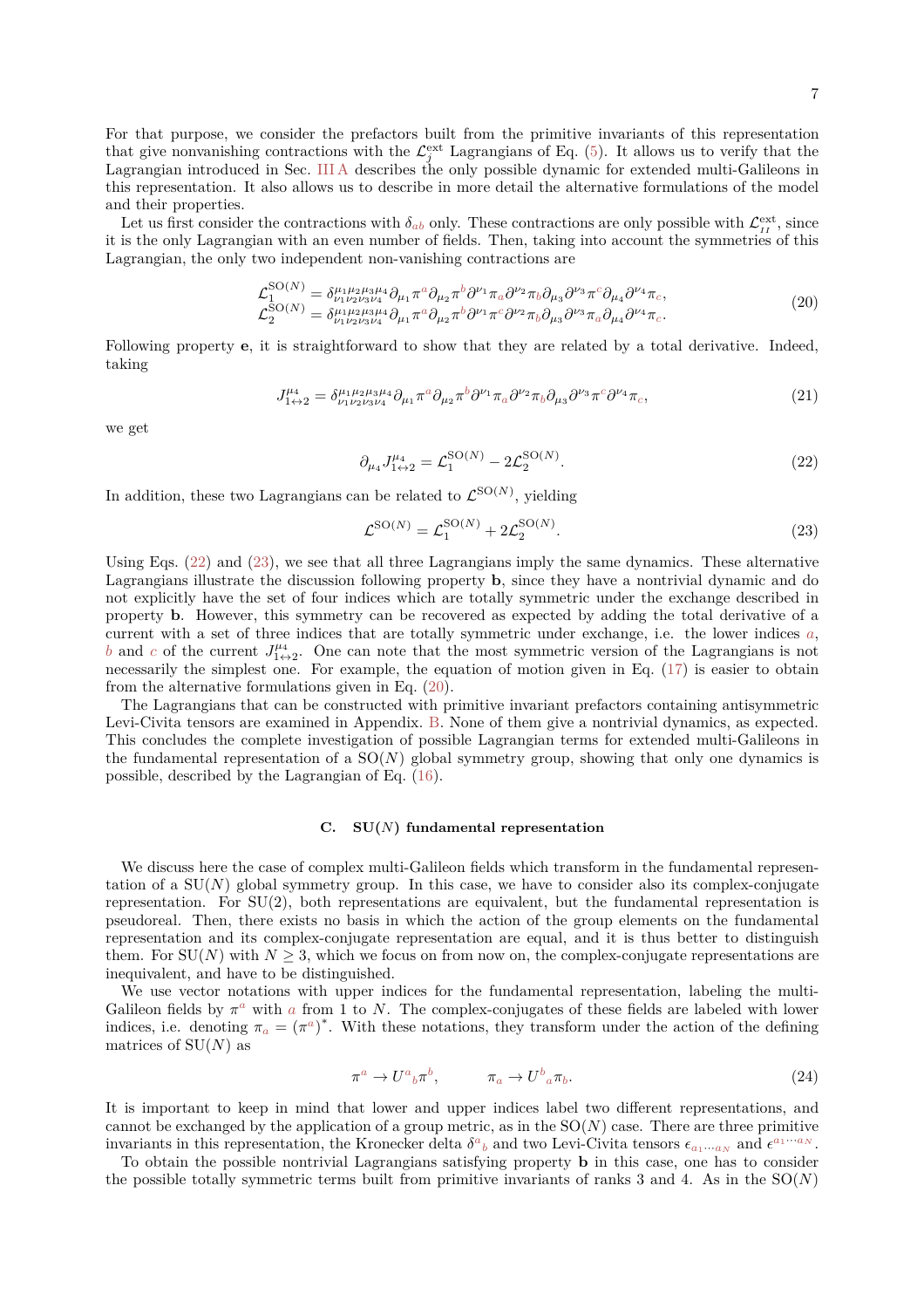case, it is only possible to build such a term for rank 4, by symmetrizing two Kronecker deltas. This symmetrization has to be done independently of the representations of the fields. The symmetric tensor thus yields

$$
\delta^{(a}{}_{b}\delta^{c}{}_{d)} \equiv \delta^{a}{}_{b}\delta^{c}{}_{d} + \delta^{a}{}_{b}\delta^{d}{}_{c} + \delta^{a}{}_{c}\delta^{b}{}_{d} + \delta^{a}{}_{c}\delta^{d}{}_{b} + \delta^{a}{}_{d}\delta^{b}{}_{c} + \delta^{a}{}_{d}\delta^{c}{}_{b}.
$$
\n(25)

In this equation, one has to pay attention to the fact that the lower indices have to be contracted with  $\pi^a$  fields, while the upper indices have to be contracted with complex-conjugate  $\pi_a$  fields. Here, the alphabetical order merely is an indication of the position of the field in the Lagrangian. Then, the only possible Lagrangian is

<span id="page-7-0"></span>
$$
\mathcal{L}^{\text{SU}(N)} = \delta^{\mu_1 \mu_2 \mu_3 \mu_4}_{\nu_1 \nu_2 \nu_3 \nu_4} \partial_{\mu_1} \pi_a \partial_{\mu_2} \pi_b \partial^{\nu_1} \pi^c \partial^{\nu_2} \pi^d \partial_{\mu_3} \partial^{\nu_3} \pi_e \partial_{\mu_4} \partial^{\nu_4} \pi^f \delta^{(a}{}_{c} \delta^{e}{}_{f)} \delta^{b}{}_{d} + \text{h.c.},\tag{26}
$$

whose equations of motion are similar but more involved than the equations of motion of the real case.

Looking for alternative formulations, one has to pay attention that it is a priori possible to build more Lagrangians in the  $SU(N)$  case than in the  $SO(N)$  case. First, the necessity to distinguish fields with upper and lower indices allows us to write several Lagrangians which reduce to the ones of the SO(*N*) case in the limit where the fields become real (i.e. with a real representation in which complex-conjugate fields are equivalent). For example, the two Lagrangians<sup>2</sup>

$$
\mathcal{L}_{1}^{\text{SU}(N)} = \delta_{\nu_{1}\nu_{2}\nu_{3}\nu_{4}}^{\mu_{1}\mu_{2}\mu_{3}\mu_{4}} \partial_{\mu_{1}} \pi^{a} \partial_{\mu_{2}} \pi^{b} \partial^{\nu_{1}} \pi_{a} \partial^{\nu_{2}} \pi_{b} \partial_{\mu_{3}} \partial^{\nu_{3}} \pi^{c} \partial_{\mu_{4}} \partial^{\nu_{4}} \pi_{c} + \text{h.c.},
$$
\n
$$
\mathcal{L}_{2}^{\text{SU}(N)} = \delta_{\nu_{1}\nu_{2}\nu_{3}\nu_{4}}^{\mu_{1}\mu_{2}\mu_{3}\mu_{4}} \partial_{\mu_{1}} \pi^{a} \partial_{\mu_{2}} \pi_{b} \partial^{\nu_{1}} \pi_{a} \partial^{\nu_{2}} \pi^{b} \partial_{\mu_{3}} \partial^{\nu_{3}} \pi^{c} \partial_{\mu_{4}} \partial^{\nu_{4}} \pi_{c} + \text{h.c.},
$$
\n(28)

reduce to  $\mathcal{L}_1^{\text{SO}(N)}$  of Eq. [\(20\)](#page-6-2) in the real case. Similarly, three different Lagrangians can be written in the  $SU(N)$  case which reduce to  $\mathcal{L}_2^{SO(N)}$  of Eq. [\(20\)](#page-6-2). Then, dealing with two representations which are not equivalent, it is also possible to write down Lagrangians which would vanish due to symmetry considerations in the  $SO(N)$  limit. One can for example consider

$$
\mathcal{L}_3^{\text{SU}(N)} = \delta^{\mu_1 \mu_2 \mu_3 \mu_4}_{\nu_1 \nu_2 \nu_3 \nu_4} \partial_{\mu_1} \pi^a \partial_{\mu_2} \pi_a \partial^{\nu_1} \pi_b \partial^{\nu_2} \pi^c \partial_{\mu_3} \partial^{\nu_3} \pi^b \partial_{\mu_4} \partial^{\nu_4} \pi_c + \text{h.c.},\tag{29}
$$

which identically vanishes in the real limit. This indicates that the alternative formulations of  $\mathcal{L}^{\text{SU}(N)}$  are a priori more numerous than in the real case.

#### **D. Summary**

For the extended multi-Galileon models in the fundamental representation of a global SO(*N*) symmetry group, the only nontrivial dynamics is given by

<span id="page-7-1"></span>
$$
\mathcal{L}^{\text{SO}(N)} = \delta^{\mu_1 \mu_2 \mu_3 \mu_4}_{\nu_1 \nu_2 \nu_3 \nu_4} \partial_{\mu_1} \pi^a \partial_{\mu_2} \pi^b \partial^{\nu_1} \pi^c \partial^{\nu_2} \pi^d \partial_{\mu_3} \partial^{\nu_3} \pi^e \partial_{\mu_4} \partial^{\nu_4} \pi^f \delta_{(ac} \delta_{ef)} \delta_{bd}.
$$
 (30)

Equivalent Lagrangians are given in Eq. [\(20\)](#page-6-2), and its equation of motion can be found in Eq. [\(17\)](#page-5-2). There is also one possible nontrivial dynamics in the case of the fundamental representation of a global  $SU(N)$ symmetry group, where the only possible dynamics is described by the Lagrangian given in Eq. [\(26\)](#page-7-0). However, more equivalent Lagrangians can a priori be written in this case.

This whole section showed that as discussed previously, the properties of the extended multi-Galileon models are very constraining and allow us to build only a few independent nontrivial dynamics, even if it is possible to write a lot of nonvanishing Lagrangians. Properly used, these properties drastically simplify the research of possible nontrivial Lagrangian terms.

$$
\mathcal{L}_4^{\text{SU}(N)} = \delta^{\mu_1 \mu_2 \mu_3 \mu_4}_{\nu_1 \nu_2 \nu_3 \nu_4} \partial_{\mu_1} \pi^a \partial_{\mu_2} \pi^b \partial^{\nu_1} \pi_b \partial^{\nu_2} \pi^c \partial_{\mu_3} \partial^{\nu_3} \pi_a \partial_{\mu_4} \partial^{\nu_4} \pi_c + \text{h.c.}.
$$
 (27)

<sup>&</sup>lt;sup>2</sup> Note that here,  $\mathcal{L}_1^{\text{SU}(N)}$  to  $\mathcal{L}_3^{\text{SU}(N)}$  are written with expressions which are already real, thanks to their symmetry properties. We however prefer to write them explicitly with the h.c. contribution, to remind the reader that they are built from complexconjugate fields. In addition, it simplifies the calculations when dealing with other Lagrangians which do not have this property, as it is the case e.g. for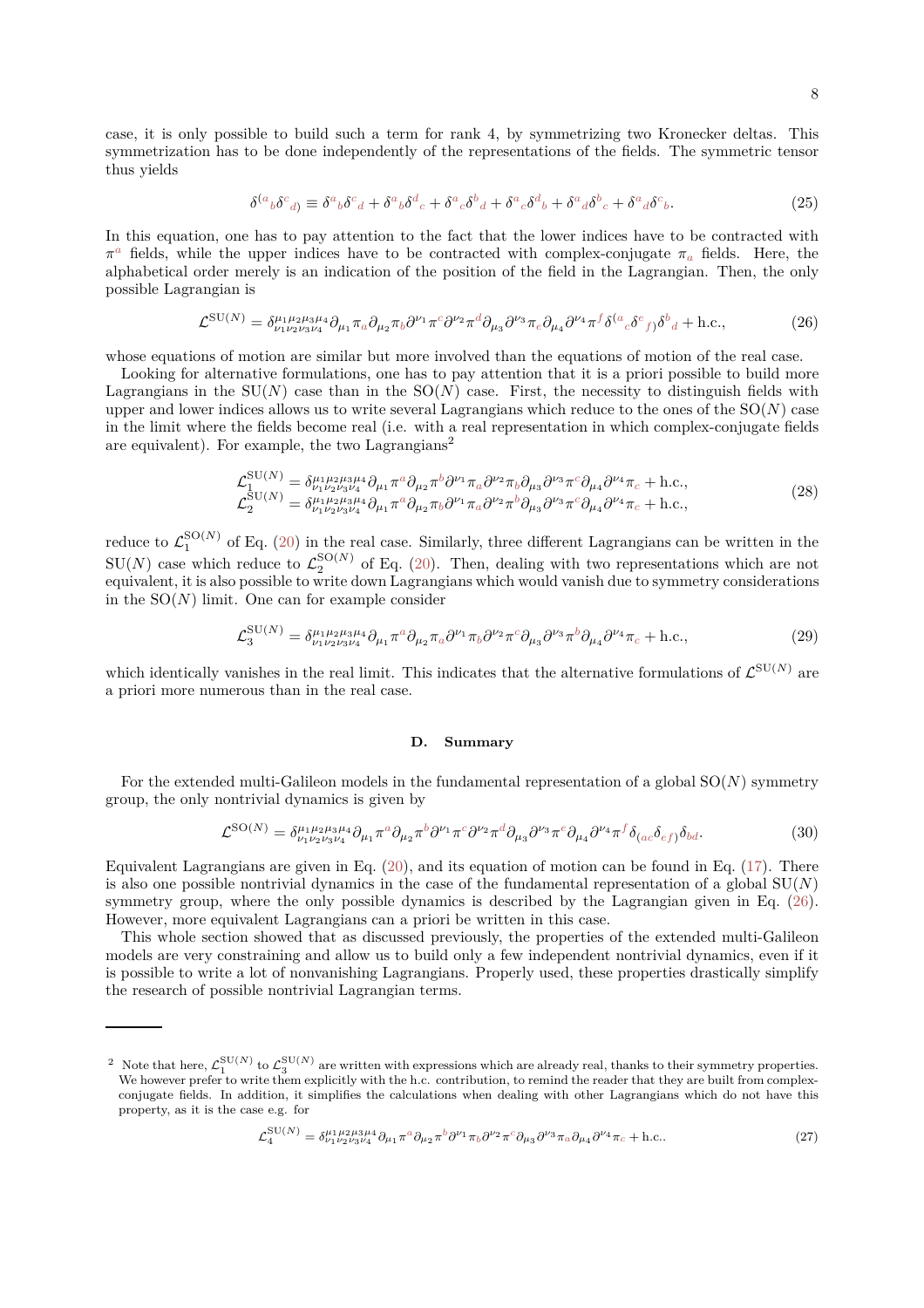#### <span id="page-8-0"></span>**IV. EXTENDED MULTI-GALILEONS IN THE SU(***N***) ADJOINT REPRESENTATION**

#### <span id="page-8-2"></span>**A. SU(***N***) adjoint representation**

In this section, we consider multi-Galileon fields in the adjoint representation of a global  $SU(N)$  symmetry group. We will denote these fields with one single index going from 1 to  $N^2 - 1$  as the dimension of the group (i.e. using the adjoint module of the group). The action of the group elements labeled with *a* on a multi-Galileon *π<sup>b</sup>* yields

$$
\pi_b \quad \to \quad (T_a)_b^{\ c} \pi_c = f_{ab}^{\ c} \pi_b,\tag{31}
$$

where  $f_{ab}^c$  the structure constants of  $SU(N)$ . We chose here to focus on the adjoint representation of a  $SU(N)$  rather than a  $SO(N)$  symmetry group, due to the fact that the low-rank  $SO(N)$  groups can be related to other symmetry groups thanks to local isomorphisms. This is for example the case for SO(3) and  $SU(2)$ ,  $SO(4)$  and  $SU(2)\times SU(2)$ ,  $SO(5)$  and  $Sp(4)$ , and  $SO(6)$  and  $SU(4)$ .

The metric on this representation is  $g_{ab} = f_{a\alpha}{}^{\beta} f_{b\beta}{}^{\alpha}$ , and can be used to raise and lower the indices. It allows us to work with the completely antisymmetric forms of the structure constant,  $f_{abc}$ , as well as  $f^{abc}$ . The primitive invariants in this representation are  $g_{ab}$ ,  $f_{abc}$ , and  $d_{abc}$  which is the symmetric primitive invariant for  $N \geq 3$  [\[66](#page-17-12), [68,](#page-17-13) [69\]](#page-17-15). In the SU(3) case, the link between this basis and the one of the defining matrices of  $SU(N)$  was discussed e.g. in Ref. [\[70\]](#page-17-16). We choose a basis where the group metric is proportional to the Kronecker delta  $\delta_{ab}$ . In addition, we can impose the following normalizations [\[66\]](#page-17-12)

$$
f^{abc} f^{abd} = N \delta^{cd}, \qquad d^{abc} d^{abd} = \left( N - \frac{4}{N} \right) \delta^{cd}.
$$
 (32)

The values of *fabc* and *dabc* in the SU(3) case can be found e.g. in Ref. [\[69\]](#page-17-15). Concerning the contractions of these primitive invariants, some properties are very useful. First, the contractions of primitive invariants with the Kronecker delta tensor can be omitted since this tensor only raises or lowers the group indices. Then, the contractions between *f* and *d* primitive invariants of ranks zero to three, i.e. with zero to three indices not contracted together, are also known [\[66,](#page-17-12) [71](#page-17-17)]; they vanish for ranks zero and one, are proportional to the Kronecker delta for rank two, and proportional to f or d for rank three<sup>3</sup>.

Following property **b**, we will discuss the possible independent dynamics by considering the totally symmetric terms of ranks 3 and 4 that can be built from primitive invariants. It will allow us to build only a few independent Lagrangians, that we will examine in Sec. [IV B.](#page-8-1) In Appendix [C,](#page-13-0) we also make an exhaustive examination of all the possible Lagrangians at the order of  $\mathcal{L}^{\text{ext}}_{I}$ . Finding similar Lagrangians by both methods corroborates our approach, and shows that we effectively describe all the possible dynamics for multi-Galileon fields in the adjoint representation of a  $SU(N)$  symmetry group. The cases of  $SU(2)$ and SU(3) symmetry groups are then discussed in Sec. [IV C.](#page-9-1)

#### <span id="page-8-1"></span>**B. Multi-Galileon Lagrangians**

To obtain the Lagrangians implying the different nontrivial dynamics of this model, we need to discuss the possible totally symmetric invariants of ranks 3 and 4. For rank 3, only one such invariant is possible,  $d_{abc}$ , which is nonzero only for  $N \geq 3$ . For rank 4, two such invariants are possible. The first one can be built from the Kronecker delta, and gives  $\delta_{(ab}\delta_{cd)}$ , where we take the normalization of Eq. [\(15\)](#page-5-4). The second one is the Casimir invariant at order 4, for  $N > 4$  (see e.g. Refs. [\[66,](#page-17-12) [68\]](#page-17-13)), and can be written as

$$
d_{\beta(ab}d^{\beta}{}_{cd}) \equiv d_{\beta ab}d^{\beta}{}_{cd} + d_{\beta ac}d^{\beta}{}_{bd} + d_{\beta ad}d^{\beta}{}_{bc}.
$$
\n(33)

With the knowledge of these totally symmetric invariants, one can thus investigate the possible Lagrangians with a nontrivial dynamics, using property **b** as well as the form of the Lagrangians given in Eq. [\(5\)](#page-2-0).

At the order of  $\mathcal{L}_I^{\text{ext}}$ , only one Lagrangian is possible, yielding

$$
\mathcal{L}_I^{\text{Adj},1} = \delta^{\mu_1 \mu_2 \mu_3}_{\nu_1 \nu_2 \nu_3} \partial_{\mu_1} \pi^a \partial_{\mu_2} \pi^b \partial^{\nu_1} \pi^c \partial^{\nu_2} \pi^d \partial_{\mu_3} \partial^{\nu_3} \pi^e d_{ace} \delta_{bd}.
$$
 (34)

<sup>3</sup> The result is proportional to *f* if there is an odd number of *f* and an even number of *d*, and to *d* if there is an even number of *f* and an odd number of *d*. The case where the numbers of *f* and *d* have the same parity is not possible since it would not be possible to have three indices not contracted.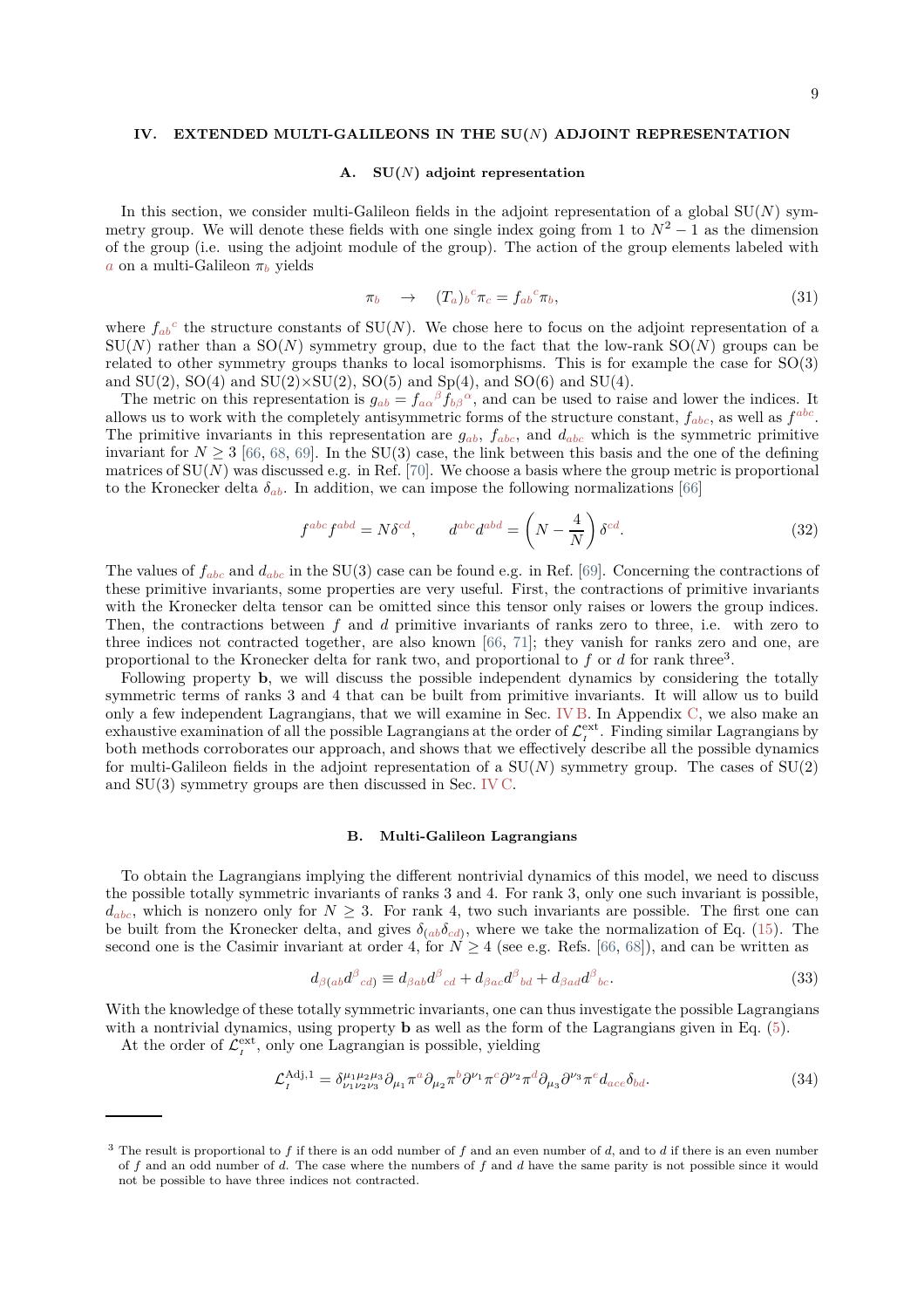Note that a systematic examination of all the possible terms at this order is presented in Appendix [C,](#page-13-0) showing that the dynamics implied by this Lagrangian is the only nontrivial one. The equations of motion of this Lagrangian are given in Eq. [\(C3\)](#page-14-0). At the order of  $\mathcal{L}_{II}^{\text{ext}}$ , the two possible fourth-rank totally symmetric invariants can be used. It yields the two following Lagrangians

$$
\mathcal{L}_{II}^{\text{Adj},1} = \delta^{\mu_1 \mu_2 \mu_3 \mu_4}_{\nu_1 \nu_2 \nu_3 \nu_4} \partial_{\mu_1} \pi^a \partial_{\mu_2} \pi^b \partial^{\nu_1} \pi^c \partial^{\nu_2} \pi^d \partial_{\mu_3} \partial^{\nu_3} \pi^e \partial_{\mu_4} \partial^{\nu_4} \pi^f \delta_{(ac} \delta_{ef)} \delta_{bd}, \n\mathcal{L}_{II}^{\text{Adj},2} = \delta^{\mu_1 \mu_2 \mu_3 \mu_4}_{\mu_1 \nu_2 \nu_3 \nu_4} \partial_{\mu_1} \pi^a \partial_{\mu_2} \pi^b \partial^{\nu_1} \pi^c \partial^{\nu_2} \pi^d \partial_{\mu_3} \partial^{\nu_3} \pi^e \partial_{\mu_4} \partial^{\nu_4} \pi^f d_{\beta(ac} d^{\beta}_{ef)} \delta_{bd}.
$$
\n(35)

At the order of  $\mathcal{L}_{III}^{\text{ext}}$ , one needs a rank-three symmetric tensor, which can only be  $d_{abc}$ . Then, four indices still have to be contracted, yielding the following possibilities:

$$
\mathcal{L}^{\text{Adj},1}_{III} = \delta^{\mu_1 \mu_2 \mu_3 \mu_4}_{\nu_1 \nu_2 \nu_3 \nu_4} \partial_{\mu_1} \pi^a \partial_{\mu_2} \pi^b \partial_{\mu_3} \pi^c \partial^{\nu_1} \pi^d \partial^{\nu_2} \pi^e \partial^{\nu_3} \pi^f \partial_{\mu_4} \partial^{\nu_4} \pi^g d_{\text{adg}} \delta_{\text{be}} \delta_{cf}.
$$
\n
$$
\mathcal{L}^{\text{Adj},2}_{III} = \delta^{\mu_1 \mu_2 \mu_3 \mu_4}_{\nu_1 \nu_2 \nu_3 \nu_4} \partial_{\mu_1} \pi^a \partial_{\mu_2} \pi^b \partial_{\mu_3} \pi^c \partial^{\nu_1} \pi^d \partial^{\nu_2} \pi^e \partial^{\nu_3} \pi^f \partial_{\mu_4} \partial^{\nu_4} \pi^g d_{\text{adg}} \partial^{\beta}{}_{\text{be}} d_{\beta df},
$$
\n(36)

There are possible contractions with terms in  $d_{adg} f^{\beta}{}_{bc} f_{\beta ef}$  and  $d_{adg} f^{\beta}{}_{be} f_{\beta cf}$ , which are related by the Jacobi identity. But these terms would in fact identically vanish, since they imply an antisymmetrical contraction between *a* and *d*. For example, exchanging the positions of *b* and *e* thanks to a  $f^{\beta}{}_{be}$  terms shows the antisymmetry between *a* and *e*. Then, and starting from the initial configuration, exchanging the positions of *a* and *e* thanks to the previous antisymmetry puts the Lagrangian in a form which involves a  $\partial^{\nu_1} \pi^d \partial^{\nu_2} \pi^a$  part which identically vanishes due to the contractions with  $\delta^{\mu_1 \mu_2 \mu_3 \mu_4}_{\nu_1 \nu_2 \nu_3 \nu_4}$  and  $d_{adg}$ .

Finally, we exactly recover the symmetries of property **b**. Indeed, the Lagrangians built from  $\mathcal{L}^{\text{ext}}_{I}$  and  $\mathcal{L}_{II}^{\text{ext}}$  are symmetric under the exchange  $b \leftrightarrow d$ , and the Lagrangians built from  $\mathcal{L}_{III}^{\text{ext}}$  are symmetric by pairs for the set of indices  $(b, c, e, f)$ . These Lagrangians describe the only possible dynamics of extended multi-Galileon models with fields in the adjoint representation of a  $SU(N)$  symmetry group. The model is simplified in the case of  $N = 2$  or  $N = 3$ , as discussed in Sec. [IV C.](#page-9-1) Note also that the properties we introduced drastically simplify the investigation of such a model. For example, investigating  $\mathcal{L}^{\text{ext}}_{III}$  would otherwise imply considering the 1557 singlet configurations built from seven adjoint fields in the case of SU(4) [\[67](#page-17-14), [72](#page-17-18)].

#### <span id="page-9-1"></span>**C. SU(2) and SU(3) cases**

In the previous section, we investigated the case of a general  $SU(N)$  symmetry group. However, this study can be simplified in the case of a  $SU(3)$  or  $SU(2)$  symmetry group. In the case of  $SU(3)$ , there is only one fourth-rank Casimir symmetric invariant. Indeed, one has the following relations between the primitive invariants [\[66](#page-17-12)]:

$$
d_{ab\beta}d_{cd\beta} = \frac{1}{2} \left( \delta_{ac}\delta_{bd} + \delta_{bc}\delta_{ad} - \delta_{ab}\delta_{cd} \right) + f_{ac\beta}f_{bd\beta} + f_{ad\beta}f_{bc\beta},\tag{37}
$$

allowing us to write as expected  $d_{\beta(ab}d^{\beta}{}_{cd)}$  as a function of the Kronecker deltas and terms implying the structure constant tensors which are total derivative contributions thanks to property **a**. The same relation can be used to write the Lagrangian  $\mathcal{L}_{III}^{\text{Adj},2}$  as a linear combination of  $\mathcal{L}_{III}^{\text{Adj},1}$  plus some terms which give identically vanishing Lagrangians as explained in the previous section. Thus, the Lagrangians which describe the possible independent dynamics for extended multi-Galileon models in the adjoint representation of a SU(3) symmetry group are  $\mathcal{L}_I^{\text{Adj},1}$ ,  $\mathcal{L}_{II}^{\text{Adj},1}$  and  $\mathcal{L}_{III}^{\text{Adj},1}$ .

The case of  $SU(2)$  is even simpler. In this symmetry group, there is no  $d_{abc}$  primitive invariant. Therefore, most of the Lagrangians of the general  $SU(N)$  case vanish. The only possible dynamics is thus described by the  $\mathcal{L}_{II}^{\text{Adj},1}$  Lagrangian. One can note that as SU(2) is locally isomorphic to SO(3), one should recover the same results for the three-dimensional representations of both groups. It is indeed the case, since the result for the adjoint representation of  $SU(2)$  is exactly the one we found for the fundamental representation of SO(3) in Sec. [III.](#page-5-0)

## <span id="page-9-0"></span>**V. CONCLUSION AND DISCUSSIONS**

In this paper, we investigated possible terms included in the generalized multi-Galileon theories, which we call extended multi-Galileon Lagrangians. Some of these terms were already introduced in the literature: the possibility for more than two fields with first-order derivative only to be contracted with the same  $\delta^{\mu_1 \cdots \mu_m}_{\nu_1 \cdots \nu_m}$  was discussed in Ref. [\[38\]](#page-16-8) for a theory containing several *p*-forms, and the Lagrangian  $\mathcal{L}^{\text{ext}}_{I}$  for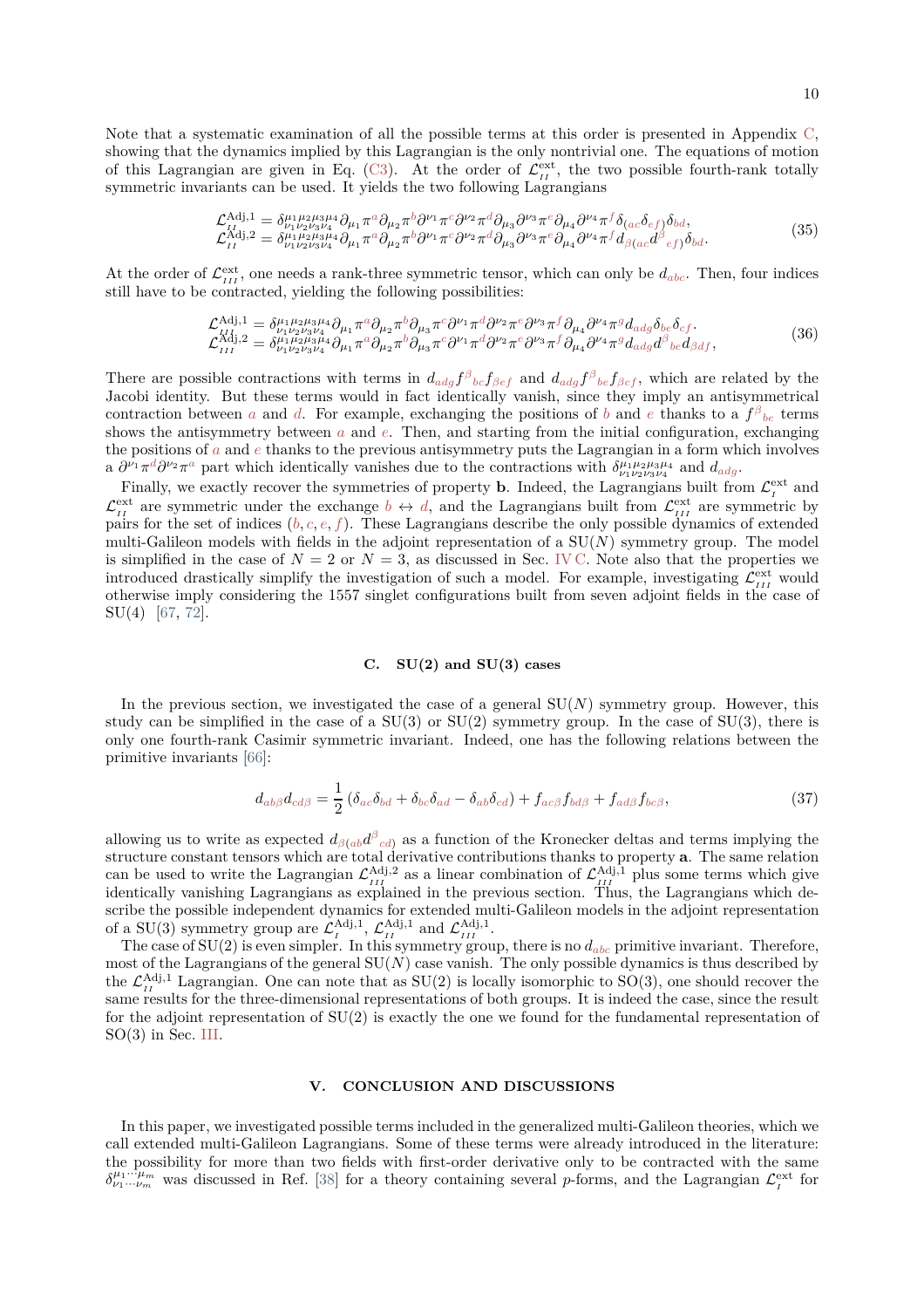biscalar theories was given in Ref. [\[62\]](#page-17-6). We performed here a systematic examination of those Lagrangians. We first discussed the general properties of these Lagrangians, showing that they are strongly constrained by symmetry relations, which can be explicit or hidden up to a total derivative. Then, using these symmetry properties, we examined the possible dynamics for multi-Galileons in the fundamental representation of a SO(*N*) or SU(*N*) symmetry group, and for the adjoint representation of a SU(*N*) symmetry group. In the case of the fundamental representation of  $SO(N)$  and of certain terms of the adjoint of  $SU(N)$ , we also performed in parallel a complete investigation of the possible nontrivial dynamics. The results of these investigations are in complete agreement with the Lagrangians built from symmetry considerations, and also allowed us to discuss internal properties of the model.

A next step would be to investigate what would be the most general theory for multi-Galileon fields. Following the works of Refs. [\[50](#page-17-1), [51](#page-17-11), [56](#page-17-3), [57](#page-17-4)], we would expect Lagrangians of the form

$$
\mathcal{L} = A^{a_1 b_1 \cdots a_n b_n c_1 \cdots c_{(m-n)}} \left( X_{ab}, \pi_c \right) \delta^{\mu_1 \cdots \mu_m}_{\nu_1 \cdots \nu_m} \partial_{\mu_1} \pi_{a_1} \partial^{\nu_1} \pi_{b_1} \cdots \partial_{\mu_n} \pi_{a_n} \partial^{\nu_n} \pi_{b_n}
$$
\n
$$
\partial_{\mu_{(n+1)}} \partial^{\nu_{(n+1)}} \pi_{c_1} \cdots \partial_{\mu_m} \partial^{\nu_m} \pi_{c_{(m-n)}} \quad (38)
$$

where  $X_{ab} = (1/2)\partial_{\rho}\pi_{a}\partial^{\rho}\pi_{b}$ , *m* goes from 1 to 4, and *n* from 0 to  $m-1$ , and where we also expect  $\partial A^{a_1b_1\cdot\cdot\cdot\cdot a_n\overline{b}_bc_1\cdot\cdot\cdot\overline{c}_{(m-n)}}/\partial X_{ab}$  to be symmetric in its indices  $(c_1,\cdots,c_{(m-n)},a,b)$  in order to have second-order equations of motion. An investigation of these Lagrangians for multi-Galileons in group representations of a global symmetry group would also allow us to have a better understanding of their properties. It would then be interesting to investigate this kind of models while allowing the theory to be degenerate, with Lagrangians potentially involving third-order-derivatives equations of motion, i.e. in a beyond-Horndeski context [\[73](#page-17-19)[–77](#page-17-20)].

The link with vector multi-Galileon models can also be very fruitful. Vector Galileon models have been examined in Refs. [\[39](#page-16-13)[–43](#page-16-9)], and their cosmological applications have been explored e.g. in Refs. [\[40,](#page-16-10) [44](#page-16-11)– [49](#page-17-0)]. Those models are built from the same requirements as those of scalar Galileons, in addition to the requirement that the vector field propagate at most three degrees of freedom. Its longitudinal component described by considering the pure scalar part of the vector only, i.e. considering the  $\partial_{\mu}\pi$  contribution to  $A_\mu$  in its scalar-vector decomposition, should also have second-order equations of motion.

Recently, models of vector multi-Galileons have been developed [\[78,](#page-17-21) [79](#page-17-22)]. The case of vector Galileons lying in the adjoint representation of a SU(2) global symmetry is particularly interesting since it can source or contribute to the inflation while keeping isotropy [\[80,](#page-17-23) [81\]](#page-17-24). In those models, vector multi-Galileons are denoted  $A^a_\mu$ , and transform for the group indices similarly to the scalar multi-Galileons, see Sec. [IV A.](#page-8-2) Starting from a vector Lagrangian, and considering its pure longitudinal contribution, i.e. doing the replacement  $A^a_\mu \to \partial_\mu \pi^a$ , one recovers a scalar multi-Galileon model. In fact, this link is possible for the vector Lagrangians whose derivative parts can be written as a function of its symmetric form  $S^a_{\mu\nu}$  =  $\partial_{\mu}A_{\nu}^{a} + \partial_{\nu}A_{\mu}^{a}$  only, the antisymmetric one vanishing in the pure scalar sector.

Thus, it is also possible to obtain vector Lagrangians when starting from the scalar ones. Actually, at least all the terms that are functions of  $A^a_\mu$  and  $S^a_{\mu\nu}$  can be obtained from the scalar sector, which makes a very strong link between both theories. For that purpose, it is sufficient to consider the scalar multi-Galileon Lagrangian formulations given e.g. in Eqs. [\(4\)](#page-1-3) and [\(5\)](#page-2-0), and to do the replacement<sup>4</sup>  $\partial_{\mu}\pi^a \to A^a_{\mu}$ . The second-order derivative of scalars can be promoted to  $S_{\mu_i}^{\nu_i a}$  or  $G_{\mu_i}^{\nu_i a} = \partial_{\mu_i} A^{\nu_i a} - \partial^{\nu_i} A^a_{\mu_i}$  terms, giving different kinds of terms. This procedure produces viable Lagrangians in the vector sector<sup>5</sup>.

The important point is that Lagrangians which are equivalent up to a total derivative in the scalar sector can not be related anymore when doing the replacement  $\partial_{\mu}\pi^a \to A^a_{\mu}$ . Indeed, the divergence of the associated currents could produce terms in  $\partial_{\mu_i} \partial^{\nu_j} A^a_{\mu_k} = (1/2) \partial^{\nu_j} G^a_{\mu_j \mu_k}$ , which vanish in the scalar sector. Several Lagrangians in the vector sector can then be obtained when starting from alternative equivalent formulations of a given dynamic in the scalar sector before promoting scalars to vectors. Such an examination was performed in Ref. [\[78\]](#page-17-21), where all the equivalent formulations of the pure scalar sector were detailed at a given order, and a comparison with the vector sector was done. Then, any examination of a vector multi-Galileon model should be performed in parallel to an examination of the associated scalar multi-Galileon model. It would be interesting to investigate this link in more detail in future works.

<sup>4</sup> Assuming that we consider Lagrangian forms which contain only first- and second-order derivatives of the scalar field, and no fields without any derivatives.

<sup>&</sup>lt;sup>5</sup> It was shown in Ref. [\[43\]](#page-16-9) that all Lagrangians built from contractions of one or two Levi-Civita tensors with vector Galileons and its first derivative propagate at most three degrees of freedom, as desired. This result, discussed in the single Galileon case, can be immediately extended to the multi-Galileon case.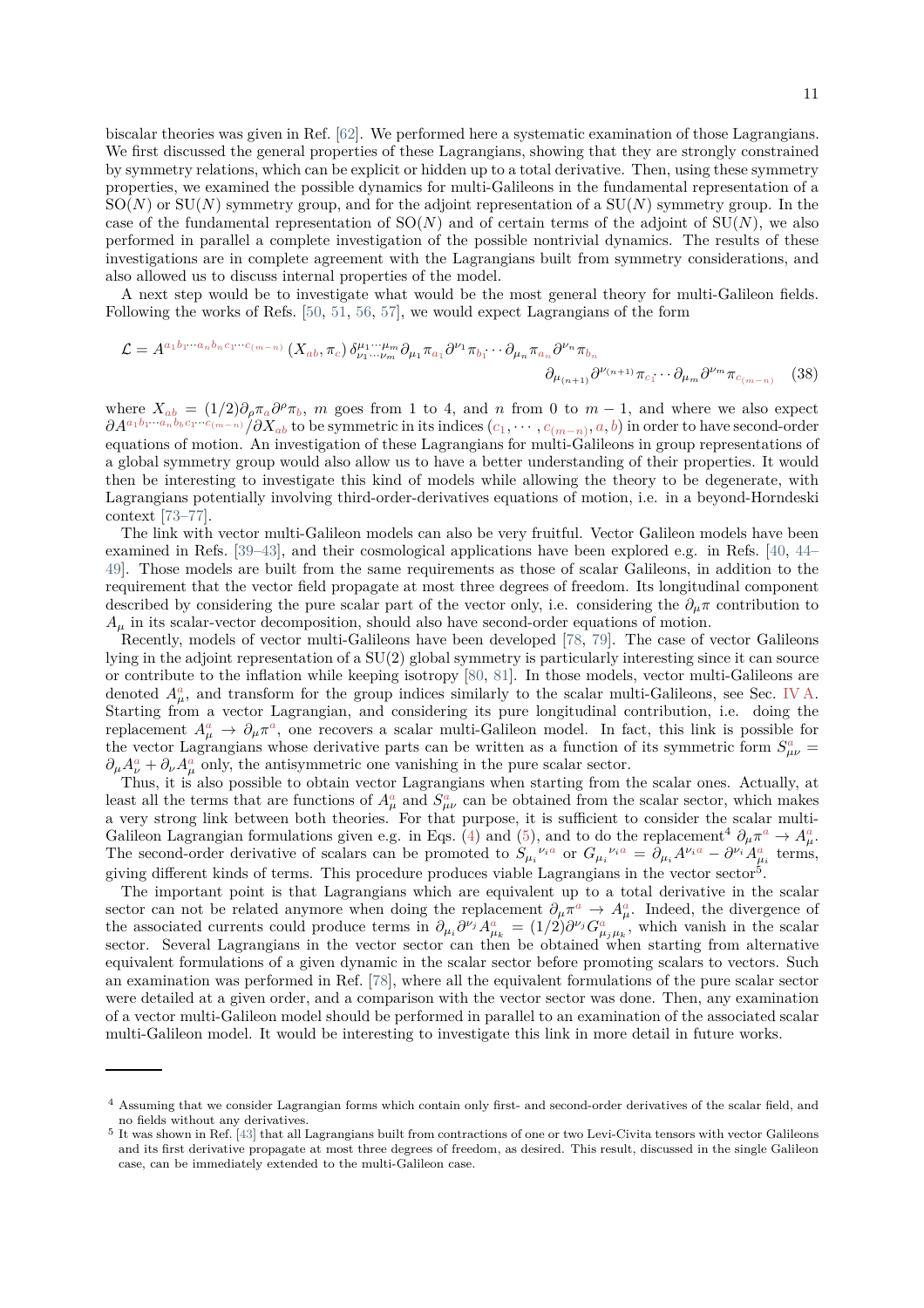#### **Acknowledgments**

I wish to thank P. Peter and Y. Rodriguez for their support and advice, especially at the early stage of the project. I thank G. Esposito-Farese for many valuable discussions and suggestions, and for a critical reading of the manuscript. I also thank C. Deffayet, P. Saffin and V. Sivanesan for enlightening discussions, and T. Marchand and J. Van Dijk for their comments on my first draft.

## <span id="page-11-0"></span>**Appendix A: Proof of property b**

Before giving the proof of the property **b**, let us recall some properties about the symmetry properties of a group of indices. To consider the symmetry properties under the exchange of an ensemble of variables, we will refer to the states with symmetry properties associated to Young diagrams, describing the different representations of the permutation group [\[82](#page-17-25)]. These symmetrized state are such that the symmetry cannot be higher, which means that applying a symmetrization or anti-symmetrization on them gives either zero or a linear combination of states whose symmetry properties are related to other Young diagrams. One has to pay attention to the fact that symmetrizing or antisymmetrizing on two indices can change the symmetry properties of both these indices. For example, starting from a tensor that is symmetric under the exchange  $a \leftrightarrow b$ , and symmetrizing the indices b and c, the result can be not symmetric anymore under the exchange  $a \leftrightarrow b$ . On the other hand, a (anti)symmetry on more than two indices implies a complete (anti)symmetry under exchange of the group of indices. For example, if there is a symmetry under the exchanges  $a \leftrightarrow b$  and  $b \leftrightarrow c$ , then there is a complete symmetry for the  $(a, b, c)$  group of indices.

Let us first prove the property **b** in the case of the  $\mathcal{L}^{\text{ext}}_I$ , still using the notation of Eq. [\(7\)](#page-3-0), i.e. considering a Lagrangian with an arbitrary  $A^0_{[ab][cd]e}$  prefactor. We will proceed in two steps, introducing at each step a current allowing us to improve the symmetry properties of the Lagrangian we started with. In a first step, we remove the contribution to  $A_{[ab][cd]e}^0$  that is totally antisymmetric for the group of indices  $(a, b, c, d)$ , which is a total derivative. To see it, one can take into account that the equations of motion will be linear combination of terms of the form  $\delta^{\mu_1\mu_2\mu_3}_{\nu_1\nu_2\nu_3}\partial_{\mu_1}\pi^{\alpha}\partial^{\nu_1}\pi^{\beta}\partial_{\mu_2}\partial^{\nu_2}\pi^{\gamma}\partial_{\mu_3}\partial^{\nu_3}\pi^{\delta}$  with internal indices contracted with four of the indices of  $A_{[abcd]e}$ . However, due to the fact that each term in the equations of motion is symmetric under the exchanges  $\alpha \leftrightarrow \beta$  and  $\gamma \leftrightarrow \delta$ , no non-vanishing contractions can be done with such an antisymmetric prefactor, and the equations of motion identically vanish. We call the new prefactor obtained this way  $A^1_{[ab][cd]e}$ .

In fact, we removed in this step all the components of  $A_{[ab][cd]e}^0$  which are antisymmetric under the exchange of one index of  $(a, b)$  and one index of  $(c, d)$ . To see it, let us assume for example that there is an antisymmetry on  $a \leftrightarrow c$ . Then, as there is a symmetry under the exchange  $(a, b) \leftrightarrow (c, d)$ , there is also an antisymmetry on  $b \leftrightarrow d$ . In addition, permuting e.g. *a* and *c* in the Lagrangian, and using the symmetry properties of  $\delta^{\mu_1 \mu_2 \mu_3}_{\nu_1 \nu_2 \nu_3}$ , one can show that the symmetric configurations in  $c \leftrightarrow b$  and  $a \leftrightarrow d$ identically vanish, which finally implies that there is a complete antisymmetry for the  $(a, b, c, d)$  group of indices. This result is due to the strong symmetry conditions imposed by the structure of the extended multiGalileon Lagrangians, and will be useful in the following. It is then possible to symmetrize two pairs of indices between the  $(a, b)$  and  $(c, d)$  groups. Without loss of generality, we can consider that the pairs are  $a \leftrightarrow c$  and  $b \leftrightarrow d$ , absorbing some minus signs in  $A_{[ab][cd]e}^1$  if necessary.

Let us now focus on the  $(a, b, e)$  group of indices. Using the property **a**, it is possible to remove the contribution totally antisymmetric in *a*, *b* and *e*, which is a total derivative. The associated conserved current is obtained by removing  $\partial^{\nu_3}$  from  $\mathcal{L}_I^{\text{ext}}$ , and reads

$$
J_{\nu_3}^1 = \frac{1}{3} \delta^{\mu_1 \mu_2 \mu_3}_{\nu_1 \nu_2 \nu_3} \partial_{\mu_1} \pi^a \partial_{\mu_2} \pi^b \partial^{\nu_1} \pi^c \partial^{\nu_2} \pi^d \partial_{\mu_3} \pi^e A^1_{[ab][cd]e} = \frac{1}{3} \delta^{\mu_1 \mu_2 \mu_3}_{\nu_1 \nu_2 \nu_3} \partial_{\mu_1} \pi^{[a} \partial_{\mu_2} \pi^b \partial_{\mu_3} \pi^{e]} \partial^{\nu_1} \pi^c \partial^{\nu_2} \pi^d A^1_{[ab][cd]e}.
$$
\n(A1)

The initial symmetry of the group of indices  $(a, b, e)$  being described by a linear combination of Young diagrams, and the totally antisymmetric one having been removed, each other terms are symmetric on at least two indices. This pair of indices cannot be *a* and *b*, and we can always consider it as *a* and *e* (permuting  $\partial_{\mu_1}$  and  $\partial_{\mu_2}$  when necessary). In addition, the current  $J^1_{\nu_1}$  does not contain a part which is antisymmetric on the group of indices  $(a, b, c, d)$ . Indeed, such a part would be in fact antisymmetric for the group of indices  $(a, b, c, d, e)$ , and the only way to obtain it by antisymmetrizing on  $a \leftrightarrow e$  (which entirely described the antisymmetrization done here due to the forced antisymmetry in  $a \leftrightarrow b$ ) would be to start from a configuration already antisymmetric in  $(a, b, c, d)$ , which is excluded. In other words, and starting from a configuration which contains two pairs of indices that are symmetric by exchange, e.g.  $a \leftrightarrow c$  and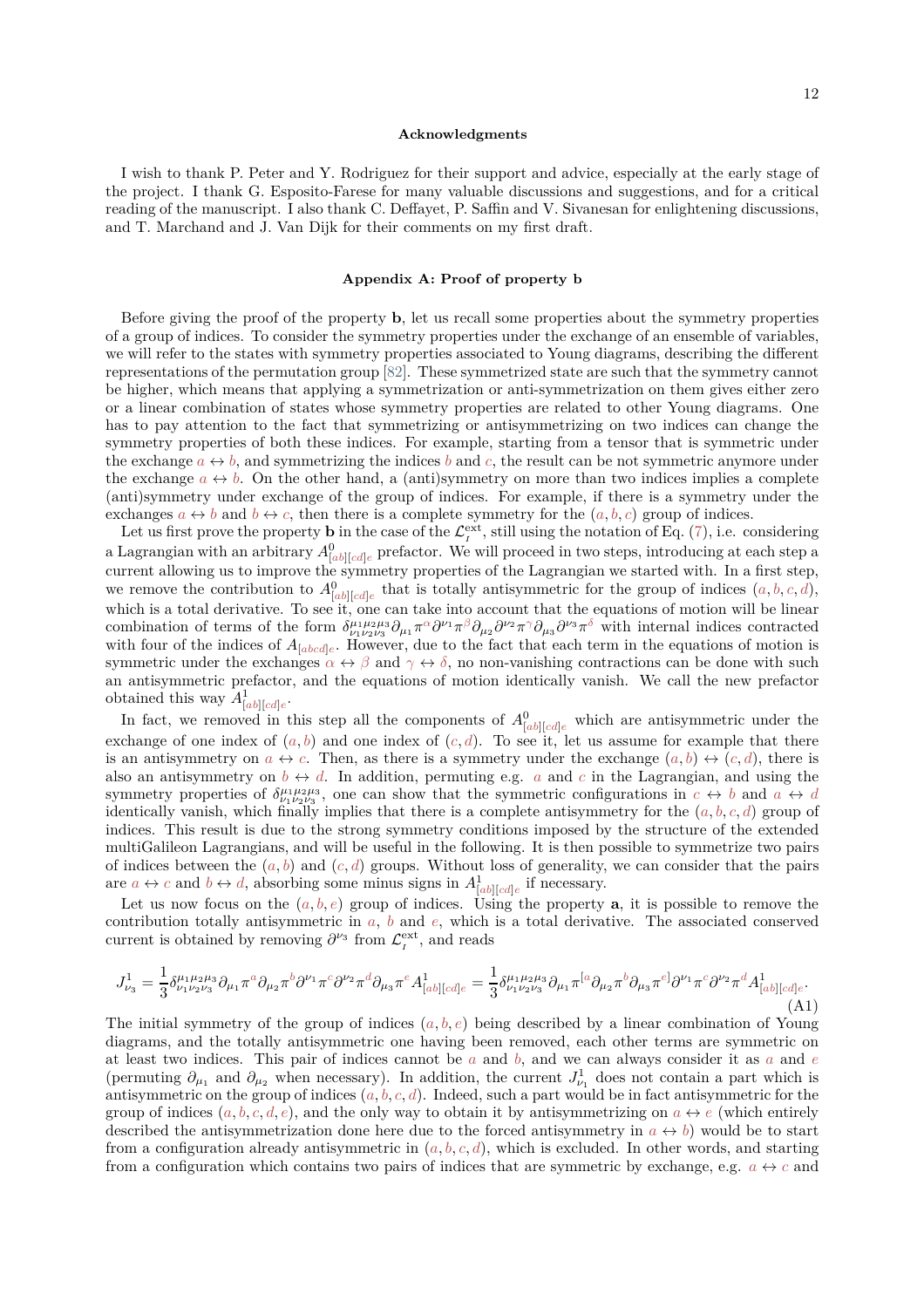$b \leftrightarrow d$ , it is not possible to obtain a completely antisymmetric configuration by antisymmetrizing some indices.

The new prefactor obtained at this step is called  $A_{[ab][cd]e}^2$ . This prefactor is symmetric by exchange under  $a \leftrightarrow e$ . As  $A^2_{[ab][cd]e}$  is a sum of two terms which do not contain any antisymmetric part in  $(a, b, c, d)$ , it can also be put in a form that is symmetric by exchange under  $a \leftrightarrow c$  and  $b \leftrightarrow d$  as explained previously. The only possibility for a term that is symmetric under the exchanges  $a \leftrightarrow c$  and  $a \leftrightarrow e$  is finally to be completely symmetric under exchange of  $(a, c, e)$  indices, which proves property **b**. It is indeed not possible to symmetrize on more indices, since this antisymmetrization would involve indices which are already antisymmetric by exchange. The demonstration of property **b** is similar for the other Lagrangian terms. Note that this proof also allows us to obtain the additional symmetries of the Lagrangian. For  $\mathcal{L}^{\text{ext}}_{I}$  and  $\mathcal{L}^{\text{ext}}_{II}$ , we can impose a symmetry under the exchange  $b \leftrightarrow d$ , and for  $\mathcal{L}^{\text{ext}}_{II}$  a symmetry under the exchanges  $b \leftrightarrow e$  and  $c \leftrightarrow f$  [using the notations of Eq. [\(5\)](#page-2-0)].

Another proof of property **b** can be done using Young diagrams to describe the symmetry properties under exchange of internal indices. Indeed, the symmetry under permutations of indices of the Lagrangians with a nontrivial dynamics can be associated to a Young diagram, or at least a linear combination of them. However, some symmetries are "forced", due to the presence of the  $\delta^{\mu_1 \cdots}_{\nu_1 \cdots}$  term. These "forced" symmetries impose some subblocks of the Young diagrams describing the complete symmetry properties of the Lagrangians. Then, considering the possible complete diagrams formed from these subblocks, and taking into account the property **a** as well as the form of the equations of motion, one recovers the result of property **b**.

Let us apply it to  $\mathcal{L}^{\text{ext}}_I$ , using the notation of Eq. [\(7\)](#page-3-0), i.e. studying the symmetry properties of the  $A_{[ab][cd]e}$  prefactor. Due to the symmetrization of this tensor under the exchanges  $a \leftrightarrow b$  and  $c \leftrightarrow d$ , the possible Young diagrams describing  $A_{[ab][cd]e}$  contain the following blocks:



Taking into account property **a**, the Young diagrams describing  $A_{[ab][cd]e}$  cannot have the index *e* in the same column as any other indices. Thus, the only possible Young diagrams are



The first configuration, which can be symmetrized on  $(a, c, e)$ , is exactly the configuration described by property **b**. Note that this configuration can also be symmetrized on  $(b, d)$ , as discussed previously. The second configuration is antisymmetric on  $(a, b, c, d)$ , and gives identically vanishing equations of motions, as explained before: it is a total derivative and can be omitted. This proves property **b**.

Similar reasoning can be applied for  $\mathcal{L}_{II}^{\text{ext}}$  and  $\mathcal{L}_{III}^{\text{ext}}$ , yielding respectively the following diagrams:



These Young diagrams also show the additional symmetry properties discussed before.

## <span id="page-12-0"></span>**Appendix B: Terms with Levi-Civita tensors in the SO(***N***) fundamental representation**

We consider in this section the possibility to build Lagrangians in the fundamental representation of a SO(*N*) symmetry group with a prefactor containing Levi-Civita tensors. Note that property **a**, in addition to the symmetry properties of the  $\mathcal{L}^{\text{ext}}_j$  Lagrangians, implies that no such Levi-Civita tensors can be contracted with  $\partial_{\mu_i} \partial^{\nu_i} \pi^a$  terms. Indeed, the other indices could be contracted either with a similar secondorder derivative term, and the Lagrangian would identically vanish due to symmetry considerations, either with a first-order derivative term, and the Lagrangian would be a total derivative thanks to property **a**. In addition, it is not necessary to consider contractions of Levi-Civita tensors together, since these contractions could be written with Kronecker delta only.

Let us begin with the case of  $SO(3)$ , with a three-index Levi-Civita tensor  $\epsilon_{abc}$ . The only Lagrangian that can be written from  $\mathcal{L}^{\text{ext}}_{I}$  is

$$
\mathcal{L}_4^{\text{SO}(3)} = \delta^{\mu_1 \mu_2 \mu_3}_{\nu_1 \nu_2 \nu_3} \partial_{\mu_1} \pi^a \partial_{\mu_2} \pi^b \partial^{\nu_1} \pi^c \partial^{\nu_2} \pi^d \partial_{\mu_3} \partial^{\nu_3} \pi_d \epsilon_{abc}.
$$
 (B1)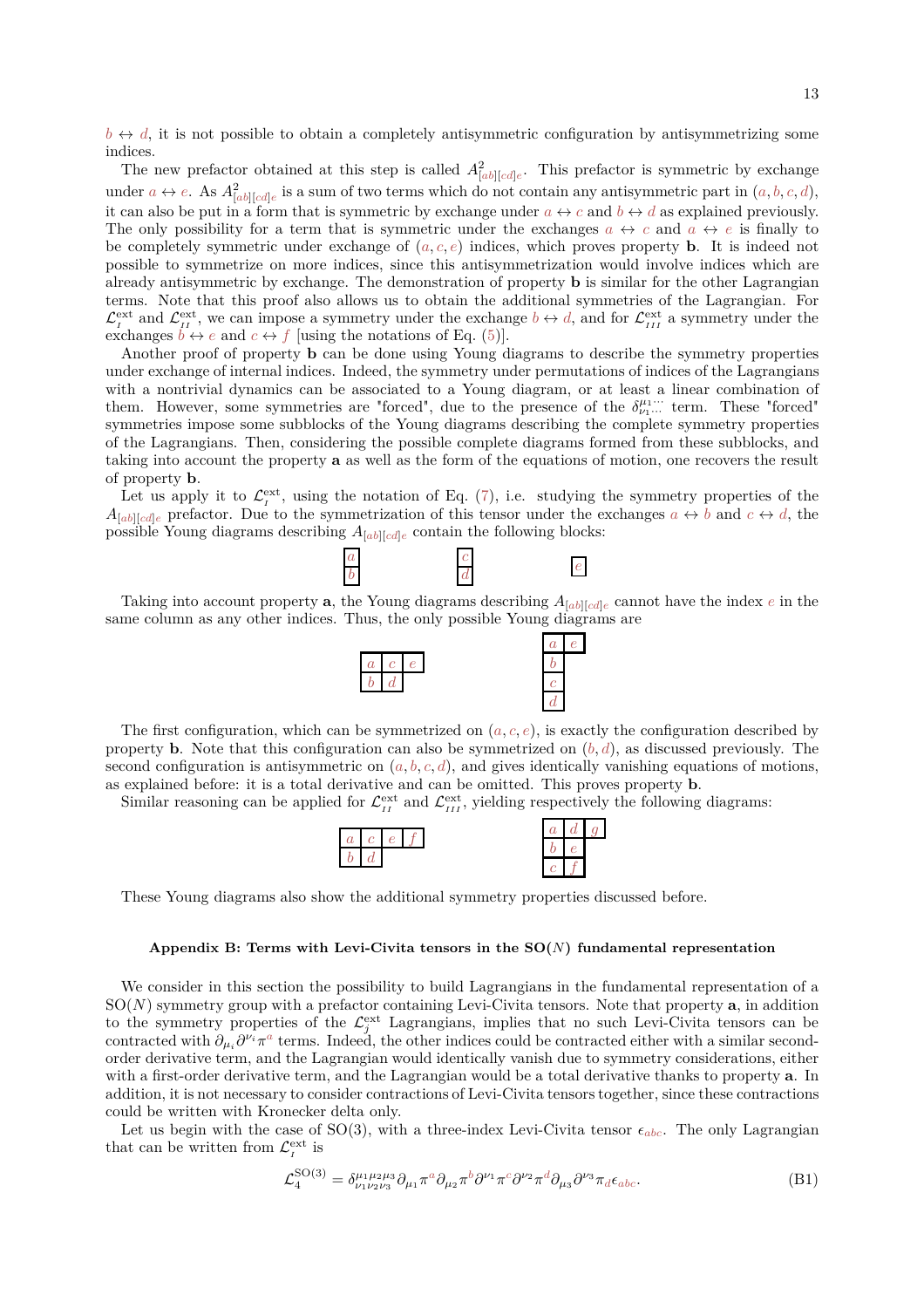Following property **d**, we expect it to be a total derivative. It can be shown using the current

$$
J_{\nu_3}^3 = \delta^{\mu_1 \mu_2 \mu_3}_{\nu_1 \nu_2 \nu_3} \partial_{\mu_1} \pi^a \partial_{\mu_2} \pi^b \partial^{\nu_1} \pi^c \partial^{\nu_2} \pi^d \partial_{\mu_3} \pi_d \epsilon_{abc}, \tag{B2}
$$

in addition to property **a**. No Lagrangian can be built from  $\mathcal{L}_{II}^{\text{ext}}$ , since two Levi-Civita tensors would be involved, and thus there would be contractions between these tensors and  $\partial_{\mu_i} \partial^{\nu_i} \pi^a$  terms. With  $\mathcal{L}^{\text{ext}}_{III}$ , only one term can be built,

$$
\mathcal{L}_4^{\text{SO}(3)} = \delta^{\mu_1 \mu_2 \mu_3 \mu_4}_{\nu_1 \nu_2 \nu_3 \nu_4} \partial_{\mu_1} \pi^a \partial_{\mu_2} \pi^b \partial_{\mu_3} \pi^d \partial^{\nu_1} \pi^c \partial^{\nu_2} \pi_d \partial^{\nu_3} \pi^e \partial_{\mu_4} \partial^{\nu_4} \pi_e \epsilon_{abc}.
$$
 (B3)

However, we can show following property **d** that it is a total derivative. The associated current is

$$
J_{\nu_4}^4 = \delta^{\mu_1 \mu_2 \mu_3 \mu_4}_{\nu_1 \nu_2 \nu_3 \nu_4} \partial_{\mu_1} \pi^a \partial_{\mu_2} \pi^b \partial_{\mu_3} \pi^d \partial^{\nu_1} \pi^c \partial^{\nu_2} \pi_d \partial^{\nu_3} \pi^e \partial_{\mu_4} \pi_e \epsilon_{abc}, \tag{B4}
$$

which gives  $\partial^{\nu_4} J_{\nu_4}^4 = 2 \mathcal{L}_4^{\text{SO}(N)}$ .

Considering the case of SO(4), the only additional possible contraction is with  $\mathcal{L}_{II}^{\text{ext}}$ , giving

$$
\mathcal{L}_5^{\text{SO}(4)} = \delta^{\mu_1 \mu_2 \mu_3 \mu_4}_{\nu_1 \nu_2 \nu_3 \nu_4} \partial_{\mu_1} \pi^a \partial_{\mu_2} \pi^b \partial^{\nu_1} \pi^c \partial^{\nu_2} \pi^d \partial_{\mu_3} \partial^{\nu_3} \pi^e \partial_{\mu_4} \partial^{\nu_4} \pi_e \epsilon_{abcd}.
$$
 (B5)

Following property **d**, we can show that it is a total derivative, using the current

$$
J_5^{\mu_3} = \delta_{\nu_1 \nu_2 \nu_3}^{\mu_1 \mu_2 \mu_3} \partial_{\mu_1} \pi^a \partial_{\mu_2} \pi^b \partial^{\nu_1} \pi^c \partial^{\nu_2} \pi^d \partial^{\nu_3} \pi^e \partial_{\mu_4} \partial^{\nu_4} \pi_e \epsilon_{abcd}, \tag{B6}
$$

in addition to property **a**.

For SO(5), the only possible contraction is with  $\mathcal{L}^{\text{ext}}_{III}$ , yielding

$$
\mathcal{L}_6^{\text{SO}(5)} = \delta^{\mu_1 \mu_2 \mu_3 \mu_4}_{\nu_1 \nu_2 \nu_3 \nu_4} \partial_{\mu_1} \pi^a \partial_{\mu_2} \pi^b \partial_{\mu_3} \pi^c \partial^{\nu_1} \pi^d \partial^{\nu_2} \pi^e \partial^{\nu_3} \pi^f \partial_{\mu_4} \partial^{\nu_4} \pi_f \epsilon_{abcde}.
$$
 (B7)

One more time, following property **d**, we expect this Lagrangian to be a total derivative. It is shown by introducing the current

$$
J_{6,\nu_4} = \delta^{\mu_1 \mu_2 \mu_3 \mu_4}_{\nu_1 \nu_2 \nu_3 \nu_4} \partial_{\mu_1} \pi^a \partial_{\mu_2} \pi^b \partial_{\mu_3} \pi^c \partial^{\nu_1} \pi^d \partial^{\nu_2} \pi^e \partial^{\nu_3} \pi^f \partial_{\mu_4} \pi_f \epsilon_{abcde}, \tag{B8}
$$

in addition to property **a**.

# <span id="page-13-0"></span>Appendix C: Exhaustive examination of  $\mathcal{L}^{\text{ext}}_{I}$  in the SU(*N*) adjoint representation

## **1. Introduction**

We consider in this section all the possible independent Lagrangians which can be built from  $\mathcal{L}^{\text{ext}}_I$  in the case of multi-Galileons in the adjoint representation of a SU(*N*) symmetry group, without using property **b**. For this purpose, it is necessary to produce a basis of independent prefactors built from contractions of the primitive invariants only. The properties of the primitive invariants given in Sec. [IV A](#page-8-2) are thus very useful. One can also note that it is not necessary to consider too many contractions of indices. For example, the authors of Ref. [\[70\]](#page-17-16) showed that the rank-seven or higher contractions of primitive invariants can be described with the contractions of lower ranks in the SU(3) case.

These prefactors can be obtained from an explicit construction of the product representations. We give here an example for the singlet built from four adjoint representations of a  $SU(3)$  symmetry group. It is possible to build eight such singlets [\[67,](#page-17-14) [72\]](#page-17-18). They can be identified through the product

$$
8 \times 8 = 1 + 8_s + 8_a + 10_a + \overline{10}_a + 27_s, \tag{C1}
$$

where the subscript *a* or *s* mean that the representations are symmetric or antisymmetric under the exchange of the two initial adjoint representations. Denoting for example the two initial adjoint representations as  $\phi^a$  and  $\psi^b$ , the  $\mathbf{8}_s$  representation is described by  $d^{abc}\phi_b\psi_c$ , and the  $27_s$  representation by  $S^{ab} = \phi^{(a}\psi^{b)} + c.t.$ , with the last term denoting counterterms such that  $S_a{}^a = 0$  and  $d^{abc}S_{bc} = 0$ . This product allows us to identify the singlets from the product of four adjoint representations as those which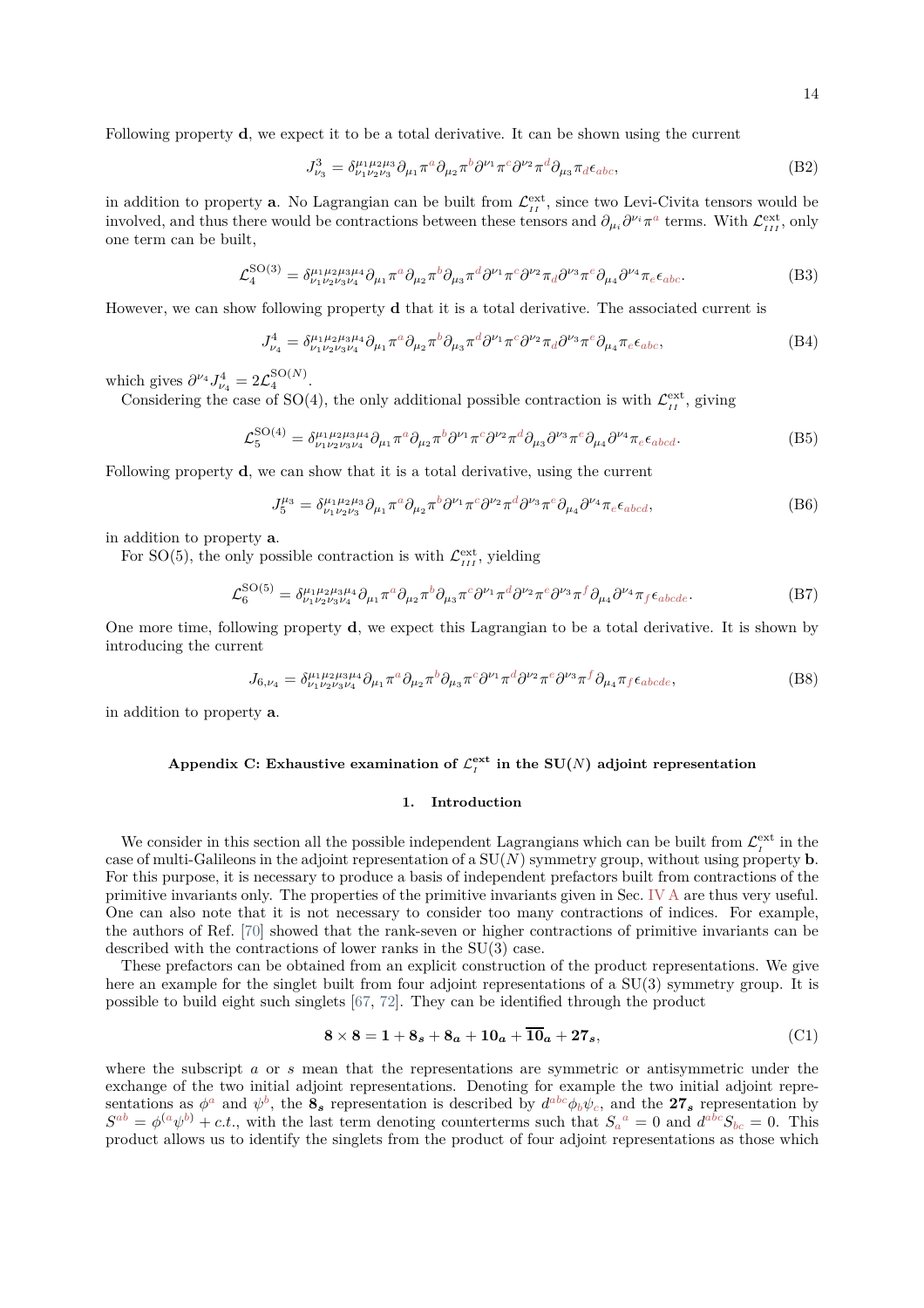appear in the product  $(8 \times 8) \times (8 \times 8)$  as products of conjugate representations, since it is the only way to build a singlet from a product of two representations<sup>6</sup>.

This method, even if exhaustive, becomes quite involved when high-dimensional representations appear in the products. In addition, it is not necessary to express the Lagrangians in terms of the irreducible representations which appear in the intermediate products of fields. Another equivalent method consists in listing all the independent prefactors built from primitive invariants at each order. For example, the only possibility with two fields is  $\delta_{ab}$ , and the two possibilities with three fields are  $f_{abc}$  and  $d_{abc}$ . This number grows rapidly with the number of fields. The number of independent prefactors at each rank can be easily computed from group-theoretical calculations [\[67](#page-17-14), [72](#page-17-18)]. The number of such combinations at different orders and for different  $SU(N)$  groups are given in the following table.

| $#$ adjoint rep.                                    |  | đ        |   |    | 6   |      |
|-----------------------------------------------------|--|----------|---|----|-----|------|
| #<br>$\mathrm{SU}(2)$<br>singlets $\vert 0 \rangle$ |  |          | U |    |     | 36   |
| $# \cdot$<br>SU(3)<br>singlets $\vert 0 \rangle$    |  | $\Omega$ |   | 32 | 145 | 702  |
| #<br>singlets $\vert 0 \rangle$                     |  |          |   | 43 | 245 | 1557 |
| $\overline{\#}$<br>$singlets$ 0                     |  | $\Omega$ |   | 44 | 264 | 189A |

We will use a third method in this paper. We saw in Sec. [III](#page-5-0) that the properties of the extended multi-Galileon Lagrangians are quite restrictive, particularly the symmetry properties. Thus, contractions with only a small number of primitive invariant prefactors will allow nontrivial dynamics at first glance. We will then proceed by considering the possible contractions for each kind of primitive invariant prefactor. After having obtained the nontrivial Lagrangians, we will finally verify their independence taking into account the relations between the primitive invariants contractions.

## **2. Terms without primitive invariants contracted together**

The first possibility is to contract  $\mathcal{L}^{\text{ext}}_{I}$  with one Kronecker delta and one structure constant. However, this term has already been investigated in the case of the fundamental representation of a SO(3) symmetry group, since the only property of antisymmetry of  $\epsilon_{abc}$  has been used. One nontrivial dynamic is possible, described e.g. by the Lagrangian given in Eq.  $(30)$  whose equation of motion is given in Eq.  $(17)$ .

The other possibility is to contract  $\mathcal{L}^{\text{ext}}_{I}$  with one Kronecker delta and one symmetric  $d_{abc}$  invariant. Only one such Lagrangian is possible, i.e.

$$
\mathcal{L}_1^{\text{SU}(N)} = \delta^{\mu_1 \mu_2 \mu_3}_{\nu_1 \nu_2 \nu_3} \partial_{\mu_1} \pi^a \partial_{\mu_2} \pi^d \partial^{\nu_1} \pi^b \partial^{\nu_2} \pi_d \partial_{\mu_3} \partial^{\nu_3} \pi^c d_{abc}.
$$
 (C2)

Property **d** cannot be applied here, and this Lagrangian is not a total derivative. Indeed, the currents that can be formed by removing  $\partial_{\mu_3}$  or  $\partial^{\nu_3}$  from this Lagrangian trivially vanish. The equation of motion thus gives

$$
EOM_1^{\text{SU}(N)} = \delta^{\mu_1 \mu_2 \mu_3}_{\nu_1 \nu_2 \nu_3} \left[ 4 \partial_{\mu_1} \pi^b \partial^{\nu_1} \pi^d \partial_{\mu_2} \partial^{\nu_2} \pi^c \partial_{\mu_3} \partial^{\nu_3} \pi_d d^{\alpha}_{bc} - 3 \partial_{\mu_1} \pi^d \partial^{\nu_1} \pi_d \partial_{\mu_2} \partial^{\nu_2} \pi^b \partial_{\mu_3} \partial^{\nu_3} \pi^c d^{\alpha}_{bc} - \partial_{\mu_1} \pi^b \partial^{\nu_1} \pi^c \partial_{\mu_2} \partial^{\nu_2} \pi^d \partial_{\mu_3} \partial^{\nu_3} \pi_d d^{\alpha}_{bc} + 2 \partial_{\mu_1} \pi^a \partial^{\nu_1} \pi^a \partial_{\mu_2} \partial^{\nu_2} \pi^b \partial_{\mu_3} \partial^{\nu_3} \pi^c d_{abc} - 2 \partial_{\mu_1} \pi^a \partial^{\nu_1} \pi^b \partial_{\mu_2} \partial^{\nu_2} \pi^c \partial_{\mu_3} \partial^{\nu_3} \pi^c d_{abc}, \right] \tag{C3}
$$

where  $\alpha$  is the free group index of the equation of motion, since this equation of motion is in the adjoint representation of the SU(*N*) symmetry group. This equation of motion is a total derivative, as expected. Indeed, introducing the currents

<span id="page-14-0"></span>
$$
\begin{cases}\nJ_1^{\mu_2} = \delta_{\nu_1 \nu_2 \nu_3}^{\mu_1 \mu_2 \mu_3} \partial_{\mu_1} \pi^a \partial^{\nu_1} \pi^{\alpha} \partial^{\nu_2} \pi^b \partial_{\mu_3} \partial^{\nu_3} \pi^c d_{abc}, \nJ_2^{\mu_2} = \delta_{\nu_1 \nu_2 \nu_3}^{\mu_1 \mu_2 \mu_3} \partial_{\mu_1} \pi^b \partial^{\nu_1} \pi^d \partial^{\nu_2} \pi^c \partial_{\mu_3} \partial^{\nu_3} \pi_d d^{\alpha}{}_{bc}, \nJ_3^{\mu_2} = \delta_{\nu_1 \nu_2 \nu_3}^{\mu_1 \mu_2 \mu_3} \partial_{\mu_1} \pi_d \partial^{\nu_1} \pi^b \partial^{\nu_2} \pi^d \partial_{\mu_3} \partial^{\nu_3} \pi^c d^{\alpha}{}_{bc},\n\end{cases} (C4)
$$

one can verify that

$$
EOM_1^{\text{SU}(N)} = \partial_{\mu_2} \left[ 2J_1^{\mu_2} + J_2^{\mu_2} + 3J_3^{\mu_2} \right]. \tag{C5}
$$

 $6\,$  We remind that the order of appearance of the different fields in this construction is not important. It is due to the fact that (denoting with  $R_i$  a given j representation) if  $R_1 \times R_2$  contains  $R_i$ , then  $R_1 \times \overline{R}_i$  contains  $\overline{R}_2$ , etc. [\[67](#page-17-14)]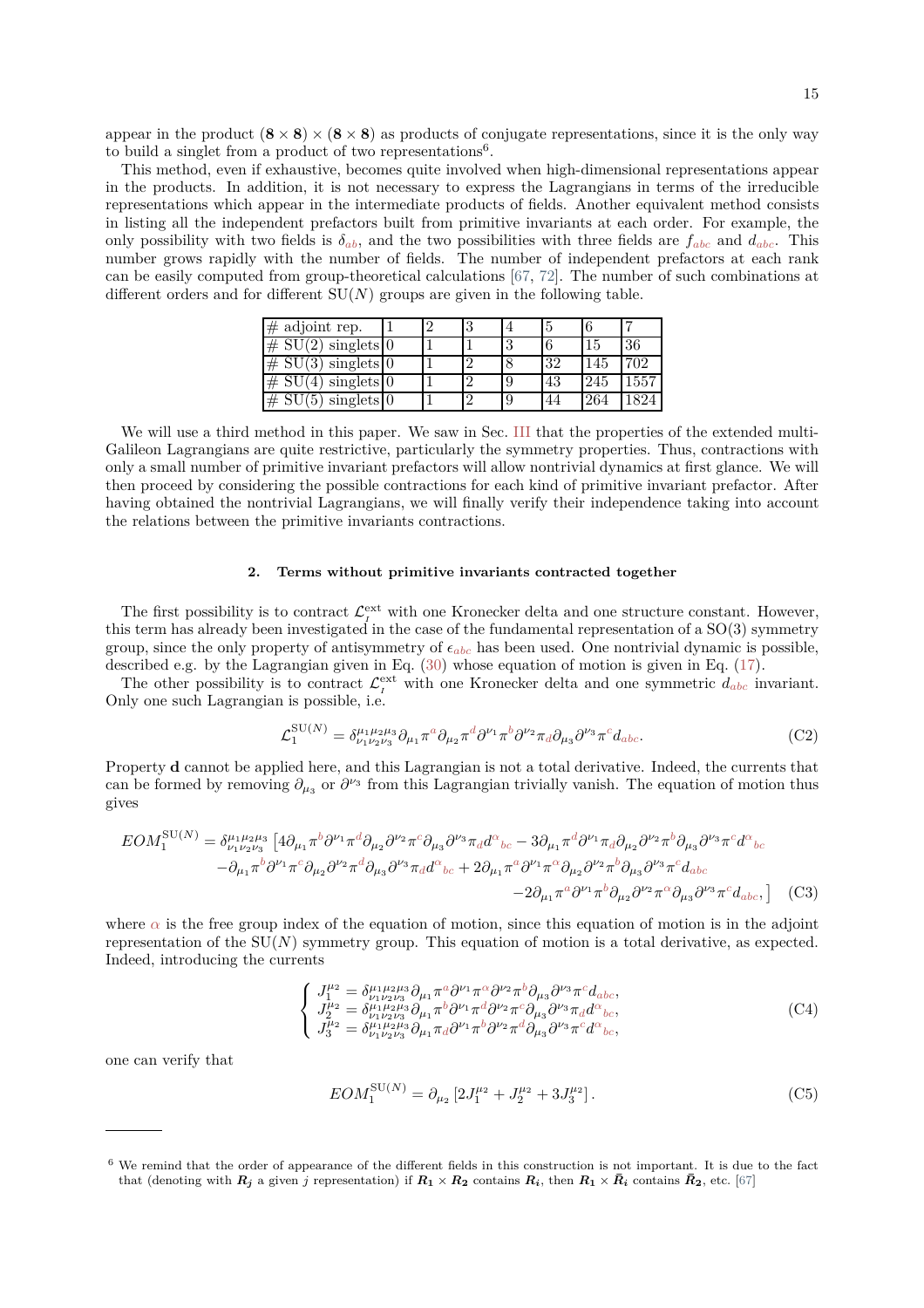#### **3. Terms with primitive invariants contracted together**

As discussed before, it is not necessary to consider the contractions between  $\delta_{ab}$  and the other primitive invariants, since they only raise or lower the indices. We thus focus on the contractions of *fabc* and *dabc*. As  $\mathcal{L}^{\text{ext}}_I$  contains five fields, it is sufficient to consider only the rank-five contractions, i.e. with five indices not contracted together. Indeed, considering the rank-four contractions, it would then be necessary to form a singlet from the single remaining field, which is not possible. To describe the rank-five contractions of the primitive invariants, it is sufficient to consider the contractions of only three *f* or *d*. We will then consider them successively. The contractions of more primitive invariants will only reduce to those already considered thanks to the different structure properties of the group.

Concerning the contractions with a prefactor of the form  $f_{\beta ab} f_{\gamma cd} f^{\beta \gamma}{}_{e}$ , no contractions are possible due to symmetry considerations. Concerning the prefactor of the form  $f_{\beta ab}d_{\gamma cd}d^{\beta\gamma}{}_{e}$ , two Lagrangians can be written, yielding

$$
\mathcal{L}_{2}^{\text{SU}(N)} = \delta_{\nu_{1}\nu_{2}\nu_{3}}^{\mu_{1}\mu_{2}\mu_{3}} \partial_{\mu_{1}} \pi^{a} \partial_{\mu_{2}} \pi^{b} \partial^{\nu_{1}} \pi^{c} \partial^{\nu_{2}} \pi^{e} \partial_{\mu_{3}} \partial^{\nu_{3}} \pi^{d} f_{\beta ab} d_{\gamma cd} d^{\beta \gamma}{}_{e}, \n\mathcal{L}_{3}^{\text{SU}(N)} = \delta_{\mu_{1}\mu_{2}\mu_{3}}^{\mu_{1}\mu_{2}\mu_{3}} \partial_{\mu_{1}} \pi^{a} \partial_{\mu_{2}} \pi^{c} \partial^{\nu_{1}} \pi^{b} \partial^{\nu_{2}} \pi^{e} \partial_{\mu_{3}} \partial^{\nu_{3}} \pi^{d} f_{\beta ab} d_{\gamma cd} d^{\beta \gamma}{}_{e}. \n\tag{C6}
$$

However, building currents by removing  $\partial^{\nu_3}$  from  $\mathcal{L}_2^{\text{SU}(N)}$  and  $\partial_{\mu_3}$  from  $\mathcal{L}_3^{\text{SU}(N)}$ , and using property  $\bf{a}$  as well as symmetry properties, one can show that both Lagrangians are total derivatives. The two Lagrangians built from the contractions with  $f_{\beta ab} f_{\gamma cd} d^{\beta \gamma}{}_{e}$ , as well as both Lagrangians built with  $f_{\beta ab} d_{\gamma cd} d^{\beta \gamma}{}_{e}$ , are also total derivatives for similar reasons.

Let us turn to the contractions with a prefactor in  $d_{\beta ab}d_{\gamma cd}f^{\beta\gamma}$ <sub>e</sub>. This prefactor allows us to build only one Lagrangian,

$$
\mathcal{L}_4^{\text{SU}(N)} = \delta^{\mu_1 \mu_2 \mu_3}_{\nu_1 \nu_2 \nu_3} \partial_{\mu_1} \pi^a \partial_{\mu_2} \pi^c \partial^{\nu_1} \pi^b \partial^{\nu_2} \pi^e \partial_{\mu_3} \partial^{\nu_3} \pi^d d_{\beta ab} d_{\gamma cd} f^{\beta \gamma}{}_e. \tag{C7}
$$

This Lagrangian cannot be written as a total derivative, since the currents obtained by removing  $\partial_{\mu_3}$  or *∂ <sup>ν</sup>*<sup>3</sup> vanish thanks to symmetry considerations. However, it is possible to link this Lagrangian with other ones thanks to the structure properties of  $SU(N)$ . The primitive invariants verify the following relations (see e.g. Ref. [\[66](#page-17-12)])

<span id="page-15-0"></span>
$$
f_{ad\beta}d^{\beta}{}_{bc} + f_{bd\beta}d^{\beta}{}_{ca} + f_{cd\beta}d^{\beta}{}_{ab} = 0.
$$
 (C8)

This relation implies that

$$
\mathcal{L}_4^{\text{SU}(N)} = \mathcal{L}_2^{\text{SU}(N)} + \mathcal{L}_3^{\text{SU}(N)},\tag{C9}
$$

and thus that  $\mathcal{L}_4^{\text{SU}(N)}$  is a total derivative. Note that this result cannot be seen directly from the equation of motion of  $\mathcal{L}_4^{\text{SU}(N)}$  without using Eq. [\(C8\)](#page-15-0). It is due to the fact that we used a basis of primitive invariant prefactors which is convenient, but with terms which could be not linearly independent.

Finally, one can consider the possible contraction with a  $d_{\beta ab}d_{\gamma cd}d^{\beta\gamma}{}_{e}$  prefactor. It is possible to build two such Lagrangians, i.e.

$$
\mathcal{L}_{5}^{\text{SU}(N)} = \delta_{\nu_1 \nu_2 \nu_3}^{\mu_1 \mu_2 \mu_3} \partial_{\mu_1} \pi^a \partial_{\mu_2} \pi^c \partial^{\nu_1} \pi^b \partial^{\nu_2} \pi^d \partial_{\mu_3} \partial^{\nu_3} \pi^e d_{\beta ab} d_{\gamma cd} d^{\beta \gamma}{}_e, \n\mathcal{L}_{6}^{\text{SU}(N)} = \delta_{\nu_1 \nu_2 \nu_3}^{\mu_1 \mu_2 \mu_3} \partial_{\mu_1} \pi^a \partial_{\mu_2} \pi^c \partial^{\nu_1} \pi^b \partial^{\nu_2} \pi^e \partial_{\mu_3} \partial^{\nu_3} \pi^d d_{\beta ab} d_{\gamma cd} d^{\beta \gamma}{}_e.
$$
\n
$$
(C10)
$$

As expected from property **e**, they are related by a total derivative. Indeed, the current:

$$
J^{\mu_3} = \delta^{\mu_1 \mu_2 \mu_3}_{\nu_1 \nu_2 \nu_3} \partial_{\mu_1} \pi^a \partial_{\mu_2} \pi^c \partial^{\nu_1} \pi^b \partial^{\nu_2} \pi^d \partial^{\nu_3} \pi^e d_{\beta ab} d_{\gamma cd} d^{\beta \gamma}{}_e,\tag{C11}
$$

gives

$$
\partial_{\mu_3} J^{\mu_3} = \mathcal{L}_5^{\text{SU}(N)} - 2 \mathcal{L}_6^{\text{SU}(N)}.
$$
 (C12)

Then, it is also possible to use relations between the primitive invariants of  $SU(N)$ , especially [\[66](#page-17-12)]

$$
f_{ab\beta}f_{cd}{}^{\beta} = \frac{2}{N} \left( \delta_{ac} \delta_{bd} - \delta_{bc} \delta_{ad} \right) + d_{ac\beta} d_{bd}{}^{\beta} - d_{ad\beta} d_{bc}{}^{\beta}, \tag{C13}
$$

which allows us to write down

$$
\mathcal{L}_6^{\text{SU}(N)} - \mathcal{L}_5^{\text{SU}(N)} = \frac{2}{N} \mathcal{L}_1^{\text{SU}(N)} + \text{total derivative},\tag{C14}
$$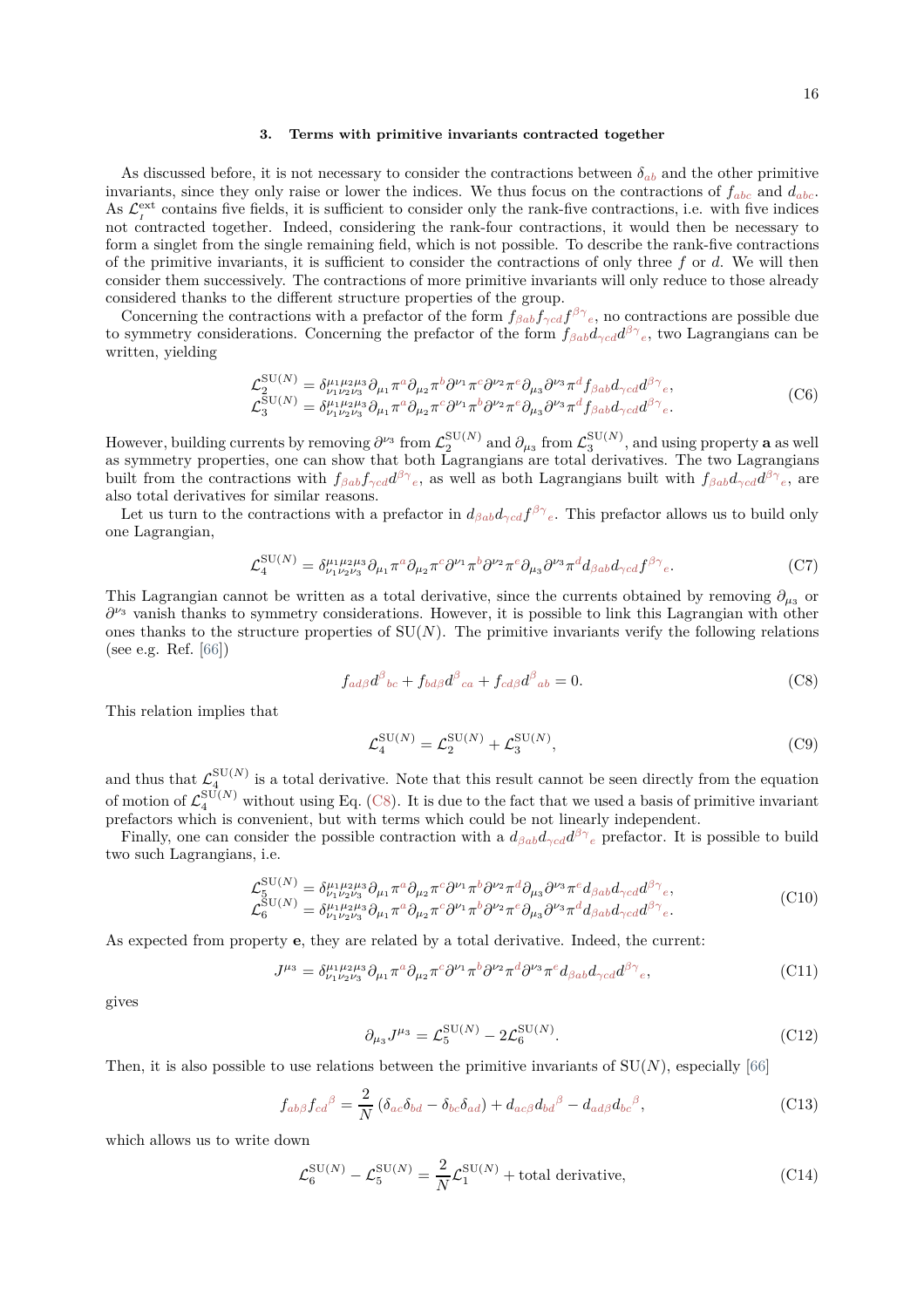with the total derivative being obtained thanks to property **a**. It implies that both  $\mathcal{L}_5^{\text{SU}(N)}$  and  $\mathcal{L}_6^{\text{SU}(N)}$ involve the same dynamics as  $\mathcal{L}_1^{\text{SU}(N)}$ .

This finally shows that only one nontrivial dynamics allowed at the order of  $\mathcal{L}^{\text{ext}}_{I}$  is described by the Lagrangian  $\mathcal{L}_1^{\text{SU}(N)}$ . It is exactly what is predicted from the construction of Sec. [IV B](#page-8-1) with a third-rank symmetric tensor as implied by property **b**.

- <span id="page-16-0"></span>[1] A. Nicolis, R. Rattazzi, and E. Trincherini, Phys.Rev. **D79**[, 064036 \(2009\),](http://dx.doi.org/10.1103/PhysRevD.79.064036) [arXiv:0811.2197 \[hep-th\]](http://arxiv.org/abs/0811.2197) .
- [2] C. Deffayet, G. Esposito-Farese, and A. Vikman, Phys.Rev. **D79**[, 084003 \(2009\),](http://dx.doi.org/10.1103/PhysRevD.79.084003) [arXiv:0901.1314 \[hep-th\]](http://arxiv.org/abs/0901.1314) .
- [3] C. Deffayet, S. Deser, and G. Esposito-Farese, Phys.Rev. **D80**[, 064015 \(2009\),](http://dx.doi.org/10.1103/PhysRevD.80.064015) [arXiv:0906.1967 \[gr-qc\]](http://arxiv.org/abs/0906.1967) .
- <span id="page-16-2"></span>[4] C. Deffayet, X. Gao, D. Steer, and G. Zahariade, Phys.Rev. **D84**[, 064039 \(2011\),](http://dx.doi.org/ 10.1103/PhysRevD.84.064039) [arXiv:1103.3260 \[hep-th\]](http://arxiv.org/abs/1103.3260) .
- <span id="page-16-12"></span>[5] C. de Rham and L. Heisenberg, Phys. Rev. **D84**[, 043503 \(2011\),](http://dx.doi.org/10.1103/PhysRevD.84.043503) [arXiv:1106.3312 \[hep-th\]](http://arxiv.org/abs/1106.3312) .
- <span id="page-16-1"></span>[6] A. Joyce, B. Jain, J. Khoury, and M. Trodden, [Phys. Rept.](http://dx.doi.org/ 10.1016/j.physrep.2014.12.002) **568**, 1 (2015), [arXiv:1407.0059 \[astro-ph.CO\]](http://arxiv.org/abs/1407.0059) .
- <span id="page-16-3"></span>[7] N. Chow and J. Khoury, Phys. Rev. **D80**[, 024037 \(2009\),](http://dx.doi.org/10.1103/PhysRevD.80.024037) [arXiv:0905.1325 \[hep-th\]](http://arxiv.org/abs/0905.1325) .
- [8] F. P. Silva and K. Koyama, Phys. Rev. **D80**[, 121301 \(2009\),](http://dx.doi.org/10.1103/PhysRevD.80.121301) [arXiv:0909.4538 \[astro-ph.CO\]](http://arxiv.org/abs/0909.4538) .
- [9] C. Deffayet, O. Pujolas, I. Sawicki, and A. Vikman, JCAP **1010**[, 026 \(2010\),](http://dx.doi.org/10.1088/1475-7516/2010/10/026) [arXiv:1008.0048 \[hep-th\]](http://arxiv.org/abs/1008.0048) .
- [10] T. Kobayashi, Phys. Rev. **D81**[, 103533 \(2010\),](http://dx.doi.org/10.1103/PhysRevD.81.103533) [arXiv:1003.3281 \[astro-ph.CO\]](http://arxiv.org/abs/1003.3281) .
- [11] R. Gannouji and M. Sami, Phys. Rev. **D82**[, 024011 \(2010\),](http://dx.doi.org/10.1103/PhysRevD.82.024011) [arXiv:1004.2808 \[gr-qc\]](http://arxiv.org/abs/1004.2808) .
- [12] S. Tsujikawa, [Lect. Notes Phys.](http://dx.doi.org/10.1007/978-3-642-10598-2_3) **800**, 99 (2010), [arXiv:1101.0191 \[gr-qc\]](http://arxiv.org/abs/1101.0191) .
- [13] A. De Felice and S. Tsujikawa, [Phys. Rev. Lett.](http://dx.doi.org/10.1103/PhysRevLett.105.111301) **105**, 111301 (2010), [arXiv:1007.2700 \[astro-ph.CO\]](http://arxiv.org/abs/1007.2700) .
- [14] A. Ali, R. Gannouji, and M. Sami, Phys. Rev. **D82**[, 103015 \(2010\),](http://dx.doi.org/10.1103/PhysRevD.82.103015) [arXiv:1008.1588 \[astro-ph.CO\]](http://arxiv.org/abs/1008.1588) .
- [15] A. De Felice and S. Tsujikawa, Phys. Rev. **D84**[, 124029 \(2011\),](http://dx.doi.org/10.1103/PhysRevD.84.124029) [arXiv:1008.4236 \[hep-th\]](http://arxiv.org/abs/1008.4236) .
- [16] D. F. Mota, M. Sandstad, and T. Zlosnik, JHEP **1012**[, 051 \(2010\),](http://dx.doi.org/10.1007/JHEP12(2010)051) [arXiv:1009.6151 \[astro-ph.CO\]](http://arxiv.org/abs/1009.6151) .
- [17] S. Nesseris, A. De Felice, and S. Tsujikawa, Phys. Rev. **D82**[, 124054 \(2010\),](http://dx.doi.org/10.1103/PhysRevD.82.124054) [arXiv:1010.0407 \[astro-ph.CO\]](http://arxiv.org/abs/1010.0407) .
- [18] D. A. Easson, I. Sawicki, and A. Vikman, JCAP **1111**[, 021 \(2011\),](http://dx.doi.org/10.1088/1475-7516/2011/11/021) [arXiv:1109.1047 \[hep-th\]](http://arxiv.org/abs/1109.1047) .
- [19] J. Gleyzes, D. Langlois, F. Piazza, and F. Vernizzi, JCAP **1308**[, 025 \(2013\),](http://dx.doi.org/ 10.1088/1475-7516/2013/08/025) [arXiv:1304.4840 \[hep-th\]](http://arxiv.org/abs/1304.4840) .
- [20] G. Gabadadze and S. Yu, (2016), [arXiv:1608.01060 \[hep-th\]](http://arxiv.org/abs/1608.01060).
- [21] V. Salvatelli, F. Piazza, and C. Marinoni, (2016), [arXiv:1602.08283 \[astro-ph.CO\]](http://arxiv.org/abs/1602.08283) .
- [22] M. Shahalam, S. K. J. Pacif, and R. Myrzakulov, [Eur. Phys. J.](http://dx.doi.org/10.1140/epjc/s10052-016-4254-y) **C76**, 410 (2016), [arXiv:1602.03176 \[gr-qc\]](http://arxiv.org/abs/1602.03176) .
- [23] M. Minamitsuji, [Gen. Rel. Grav.](http://dx.doi.org/10.1007/s10714-016-2025-6) **48**, 26 (2016).
- [24] E. N. Saridakis and M. Tsoukalas, Phys. Rev. **D93**[, 124032 \(2016\),](http://dx.doi.org/10.1103/PhysRevD.93.124032) [arXiv:1601.06734 \[gr-qc\]](http://arxiv.org/abs/1601.06734) .
- <span id="page-16-4"></span>[25] M. Biswas and U. Debnath, [Commun. Theor. Phys.](http://dx.doi.org/10.1088/0253-6102/65/1/121) **65**, 121 (2016).
- <span id="page-16-5"></span>[26] P. Creminelli, A. Nicolis, and E. Trincherini, JCAP **1011**[, 021 \(2010\),](http://dx.doi.org/10.1088/1475-7516/2010/11/021) [arXiv:1007.0027 \[hep-th\]](http://arxiv.org/abs/1007.0027) .
- [27] T. Kobayashi, M. Yamaguchi, and J. Yokoyama, [Phys. Rev. Lett.](http://dx.doi.org/10.1103/PhysRevLett.105.231302) **105**, 231302 (2010), [arXiv:1008.0603 \[hep-th\]](http://arxiv.org/abs/1008.0603) .
- [28] S. Mizuno and K. Koyama, Phys. Rev. **D82**[, 103518 \(2010\),](http://dx.doi.org/10.1103/PhysRevD.82.103518) [arXiv:1009.0677 \[hep-th\]](http://arxiv.org/abs/1009.0677) .
- 
- [29] C. Burrage, C. de Rham, D. Seery, and A. J. Tolley, JCAP **1101**[, 014 \(2011\),](http://dx.doi.org/ 10.1088/1475-7516/2011/01/014) [arXiv:1009.2497 \[hep-th\]](http://arxiv.org/abs/1009.2497) . [30] P. Creminelli, G. D'Amico, M. Musso, J. Norena, [arXiv:1011.3004 \[hep-th\]](http://arxiv.org/abs/1011.3004) .
- [31] K. Kamada, T. Kobayashi, M. Yamaguchi, and J. Yokoyama, Phys. Rev. **D83**[, 083515 \(2011\),](http://dx.doi.org/10.1103/PhysRevD.83.083515) [arXiv:1012.4238 \[astro-ph.CO\]](http://arxiv.org/abs/1012.4238) .
- [32] M. Libanov, S. Mironov, and V. Rubakov, JCAP **1608**[, 037 \(2016\),](http://dx.doi.org/10.1088/1475-7516/2016/08/037) [arXiv:1605.05992 \[hep-th\]](http://arxiv.org/abs/1605.05992) .
- [33] S. Banerjee and E. N. Saridakis, (2016), [arXiv:1604.06932 \[gr-qc\]](http://arxiv.org/abs/1604.06932) .
- [34] S. Hirano, T. Kobayashi, and S. Yokoyama, (2016), [arXiv:1604.00141 \[astro-ph.CO\]](http://arxiv.org/abs/1604.00141) .
- [35] R. Brandenberger and P. Peter, (2016), [arXiv:1603.05834 \[hep-th\]](http://arxiv.org/abs/1603.05834).
- <span id="page-16-6"></span>[36] S. Nishi and T. Kobayashi, JCAP **1604**[, 018 \(2016\),](http://dx.doi.org/10.1088/1475-7516/2016/04/018) [arXiv:1601.06561 \[hep-th\]](http://arxiv.org/abs/1601.06561) .
- <span id="page-16-7"></span>[37] J. Neveu, V. Ruhlmann-Kleider, P. Astier, M. Besancon, J. Guy, A. Möller, and E. Babichev, arXiv:1605.02627 [gr-qc] (2016), [arXiv:1605.02627 \[gr-qc\]](http://arxiv.org/abs/1605.02627) .
- <span id="page-16-8"></span>[38] C. Deffayet, S. Deser, and G. Esposito-Farese, Phys. Rev. **D82**[, 061501 \(2010\),](http://dx.doi.org/10.1103/PhysRevD.82.061501) [arXiv:1007.5278 \[gr-qc\]](http://arxiv.org/abs/1007.5278) .
- <span id="page-16-13"></span>[39] L. Heisenberg, JCAP **1405**[, 015 \(2014\),](http://dx.doi.org/10.1088/1475-7516/2014/05/015) [arXiv:1402.7026 \[hep-th\]](http://arxiv.org/abs/1402.7026) .
- <span id="page-16-10"></span>[40] G. Tasinato, JHEP **1404**[, 067 \(2014\),](http://dx.doi.org/10.1007/JHEP04(2014)067) [arXiv:1402.6450 \[hep-th\]](http://arxiv.org/abs/1402.6450) .
- [41] E. Allys, P. Peter, and Y. Rodríguez, JCAP **1602**[, 004 \(2016\),](http://dx.doi.org/10.1088/1475-7516/2016/02/004) [arXiv:1511.03101 \[hep-th\]](http://arxiv.org/abs/1511.03101) .
- [42] J. Beltrán Jimenez and L. Heisenberg, Phys. Lett. **B757**[, 405 \(2016\),](http://dx.doi.org/10.1016/j.physletb.2016.04.017) [arXiv:1602.03410 \[hep-th\]](http://arxiv.org/abs/1602.03410) .
- <span id="page-16-9"></span>[43] E. Allys, J. P. Beltran Almeida, P. Peter, and Y. Rodríguez, JCAP **1609**[, 026 \(2016\),](http://dx.doi.org/10.1088/1475-7516/2016/09/026) [arXiv:1605.08355 \[hep-th\]](http://arxiv.org/abs/1605.08355) .
- <span id="page-16-11"></span>[44] G. Tasinato, [Class. Quant. Grav.](http://dx.doi.org/10.1088/0264-9381/31/22/225004) **31**, 225004 (2014), [arXiv:1404.4883 \[hep-th\]](http://arxiv.org/abs/1404.4883) .
- [45] M. Hull, K. Koyama, and G. Tasinato, JHEP **1503**[, 154 \(2015\),](http://dx.doi.org/10.1007/JHEP03(2015)154) [arXiv:1408.6871 \[hep-th\]](http://arxiv.org/abs/1408.6871) .
- [46] A. De Felice, L. Heisenberg, R. Kase, S. Tsujikawa, Y.-l. Zhang, and G.-B. Zhao, Phys. Rev. **D93**[, 104016 \(2016\),](http://dx.doi.org/ 10.1103/PhysRevD.93.104016) [arXiv:1602.00371 \[gr-qc\]](http://arxiv.org/abs/1602.00371) .
- [47] A. De Felice, L. Heisenberg, R. Kase, S. Mukohyama, S. Tsujikawa, and Y.-l. Zhang, JCAP **1606**[, 048 \(2016\),](http://dx.doi.org/ 10.1088/1475-7516/2016/06/048) [arXiv:1603.05806 \[gr-qc\]](http://arxiv.org/abs/1603.05806) .
- [48] A. De Felice, L. Heisenberg, R. Kase, S. Mukohyama, S. Tsujikawa, and Y.-l. Zhang,